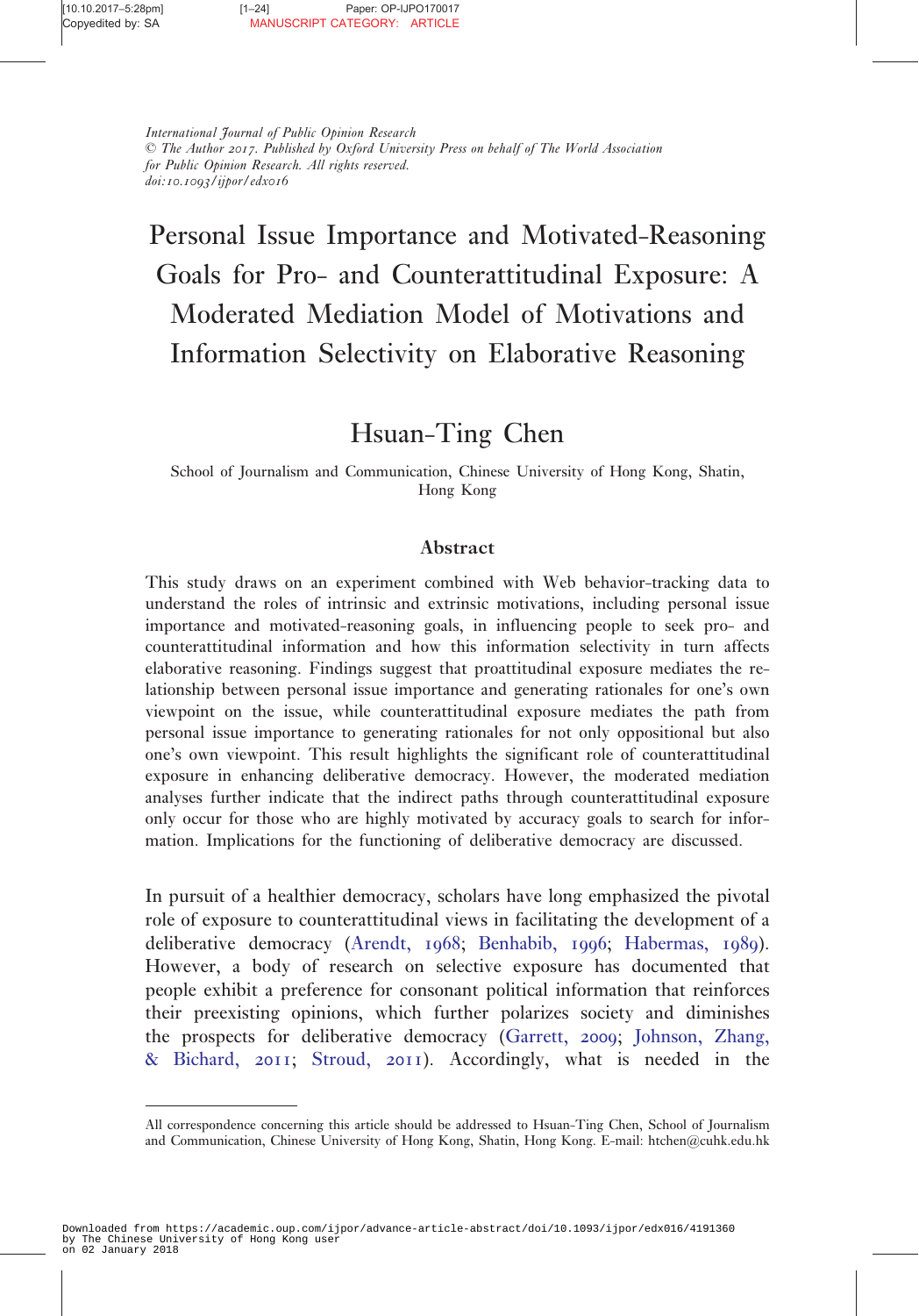scholarship is an understanding of what factors could promote a different type of mechanism that encourages exposure to not only proattitudinal but also counterattitudinal political views. In addition, discovering to what extent exposure to pro- and counterattitudinal political views contributes to elaborative reasoning, such as generating rationales for one's own and oppositional viewpoints, has potential to assist the development of a deliberative democracy.

This study builds on the literature in several ways. First, it examines how personal issue importance and motivated-reasoning goals (i.e., accuracy and directional goals) contribute to the deliberation process. This answers the calls raised by scholars asking for more attention to personal investment in an issue as an intrinsic factor in deliberation [\(Wojcieszak,](#page-23-0) 2011; [Wojcieszak & Price,](#page-23-0) 2010) and extends the line of research on issue specificity by taking extrinsic motivations into account in information selectivity and information processing [\(Kim,](#page-21-0) 2009). Second, in contrast to a narrow focus on exposure to counterattitudinal views, this study offers a more comprehensive investigation by considering pro- and counterattitudinal exposure simultaneously. This approach is consistent with recent conceptions put forward by scholars in selective exposure research in that they take pro- and counterattitudinal exposure into account when conceptualizing and operationalizing selective exposure [\(Garrett & Stroud,](#page-20-0) 2014). Third, this study adopts the measure of argument repertoire to investigate the effects of pro- and counterattitudinal exposure on elaborative reasoning ([Cappella, Price, &](#page-20-0) Nir, [2002](#page-20-0)). Given that argument repertoire captures the extent to which people generate rationales for their own and oppositional viewpoints, this study could provide a better understanding of the differential effects of pro- and counterattitudinal exposure on elaborative reasoning and the roles these types of exposure play in facilitating a deliberative democracy. This kind of investigation is extremely relevant, given the current polarized political environment.

An experiment combined with analysis of Web behavior-tracking data was conducted to provide insight into whether and how personal issue importance and motivated-reasoning goals influence seeking pro- and counterattitudinal information and how these factors may contribute to deliberative democracy through individuals' elaborative-reasoning behavior. As many studies on the effect of cross-cutting versus like-minded exposure have relied on self-reported measures of individuals' media use [\(Johnson, Bichard, & Zhang,](#page-21-0) 2009; [Stroud,](#page-22-0) [2010](#page-22-0)), using an experiment to test the proposed relationships provides a more reliable observation and robust analysis that will help us to better understand the relationships. Considering intrinsic and extrinsic motivations, examining both pro- and counterattitudinal exposure and capturing not only elaborative reasoning as a general measure but also generating one's own and oppositional arguments as separate measures, this study pursues a clearer and more realistic picture of the relationships in information selectivity and information processing that can be used to build a potential model of the development of a deliberative democracy. Results from this study highlight the significant role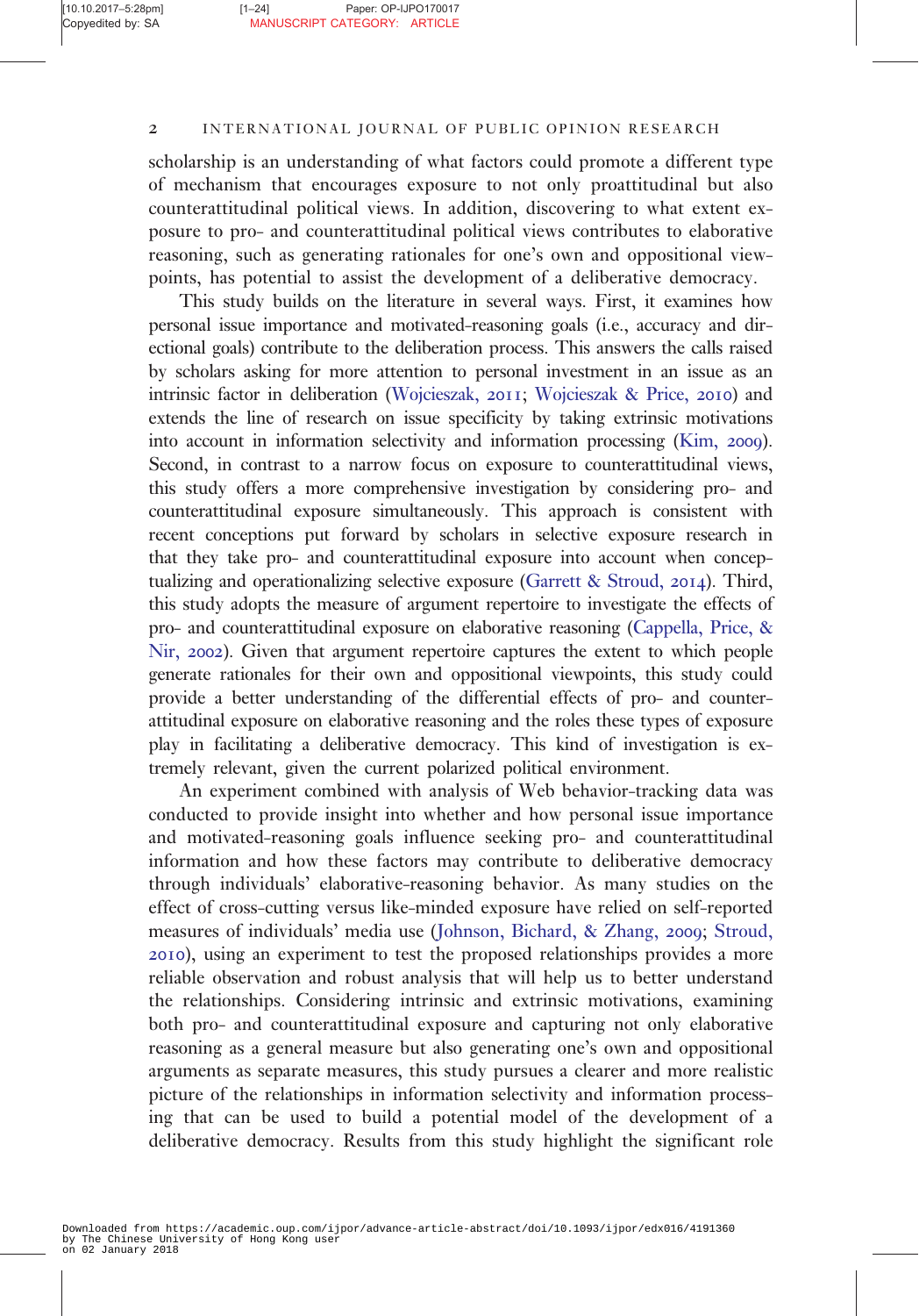of counterattitudinal exposure in enhancing deliberative democracy, as counterattitudinal exposure mediates the effect of personal issue importance on generating rationales for both one's own and oppositional viewpoints; however, this mediating relationship only occurs when people are highly motivated by accuracy goals to search for information.

# Effect of Personal Issue Importance on Exposure to Pro- and Counterattitudinal Political Views

Selective exposure is the idea that individuals actively seek out like-minded information and shy away from information that challenges their beliefs or attitudes [\(Stroud,](#page-22-0) 2010). Applying this concept to partisan media use, researchers have documented that people exhibit a preference for consonant political information or messages that reinforce their preexisting opinions [\(Johnson](#page-21-0) [et al.,](#page-21-0) 2011; [Stroud,](#page-22-0) 2010). Partisan-based information exposure has been widely studied in terms of biased information exposure. However, people do not always engage in selective behaviors to avoid dissonance or to look for messages that are supportive of their predispositions. Scholars have explored another type of information selection which is issue-based: a tendency to seek out issue-relevant information ([Iyengar, Hahn, Krosnick, & Walker,](#page-21-0) 2008; [Kim,](#page-21-0) 2009).

Personal issue importance is the extent to which a person is passionately concerned about and personally invested in an issue [\(Krosnick,](#page-22-0) 1990). It has been found to be a strong predictor of exposure to issue-relevant information and has a significant influence on cognitive involvement in the issue ([Chen,](#page-20-0) 2012; [Petty &](#page-22-0) [Krosnick,](#page-22-0) 1995). As documented in the political science and social psychology literature, personal issue importance is considered an intrinsic motivation that prompts people to gather information about the particular issue they care about, to spend more time viewing issue-relevant information, and to elaborate more extensively on the information [\(Boninger, Krosnick, Berent, & Fabrigar,](#page-20-0) 1995; [Holbrook, Berent, Krosnick, Visser, & Boninger,](#page-21-0) 2005; [Petty & Krosnick,](#page-22-0) 1995). Different from extraneous or contextual factors, such as extrinsic motivations, personal issue importance is an internal state of concern and passion that an individual attaches to an attiude and a natural inclination that intrinsically motivates information selection and subsequent mental elaboration. It helps to determine if a more effortful, systematic approach is warranted when considering issue-relevant information ([Boninger et al.,](#page-20-0) 1995).

Although personal issue importance promotes exposure to issue-relevant information, the extent to which people seek out issue-relevant information that is pro- or counterattitudinal has not yet received enough attention. [Chaffee et al. \(](#page-20-0)2001) found that those who are politically involved paid similar attention to pro- and counterattitudinal messages. They argued that this may be because counterattitudinal information is useful for understanding the whole issue and learning about how the other side articulates the issue, enabling the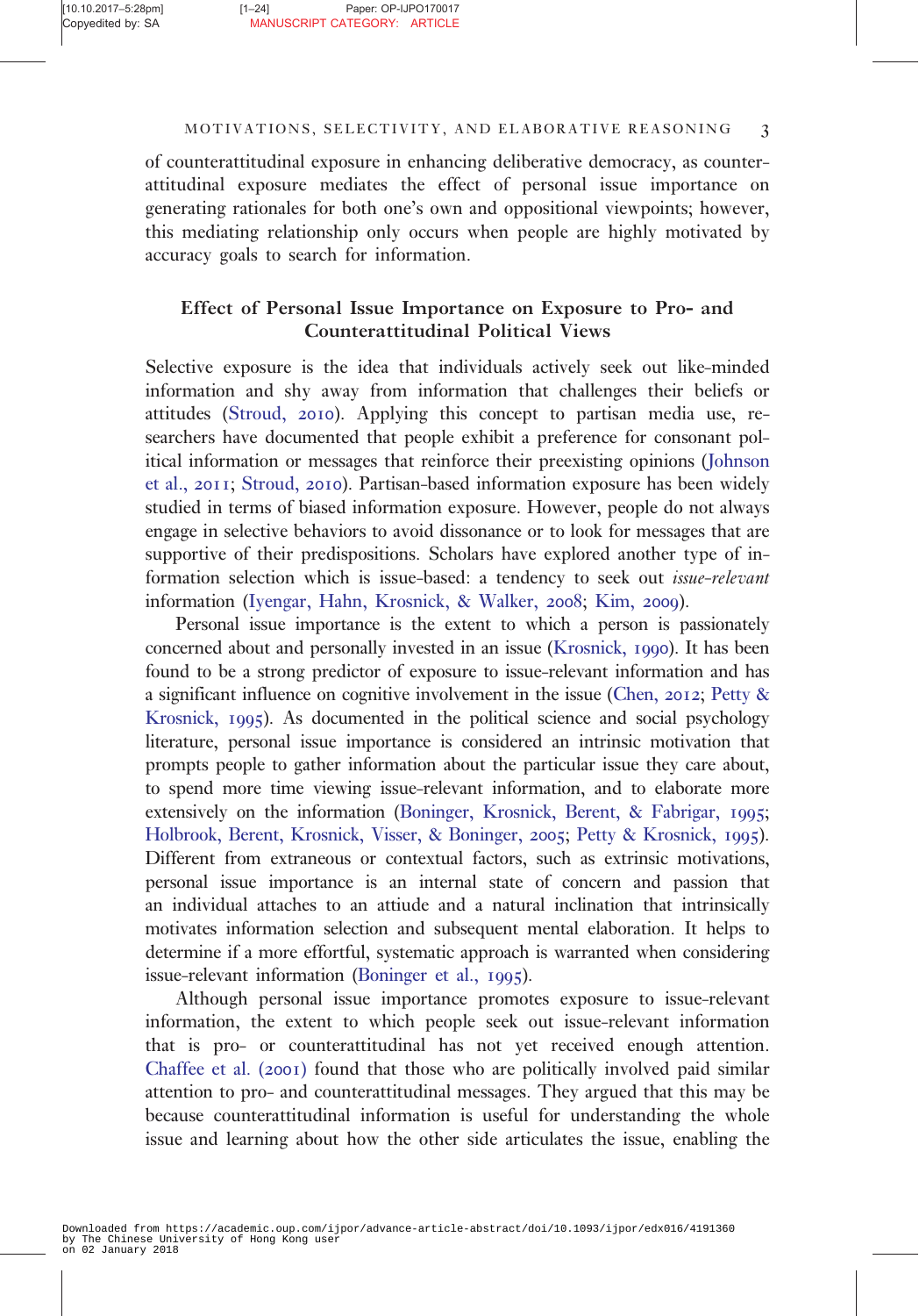individual to make more informed decisions. People may also attend to counterattitudinal information in addition to proattitudinal information because of cognitive and utilitarian needs, such as to reduce uncertainty when they believe their political position is vulnerable ([Carnahan, Garrett, & Lynch,](#page-20-0) 2016).

Another underlying mechanism that may help to explain why personal issue importance would lead to exposure to pro- and counterattitudinal exposure is that having an interest at stake in an issue increases the importance of related information. Self-interest-based importance develops when people expect an issue to have a significant impact on their lives. The personal costs and benefits associated with the issue would then affect information selection [\(Darke & Chaiken,](#page-20-0) 2005). For example, if a person expects his or her own life to be significantly influenced by a policy related to an issue, he or she would try to acquire more knowledge about the policy by seeking both congruent and incongruent issue-relevant information. Accordingly, personal issue importance as an intrinsic motivation should play a significant role in individuals' information exposure and encourage individuals to perform comprehensive information searches by selecting pro- and counterattitudinal information to gain a more well-rounded understanding of the issue that concerns them.

Following this line of reasoning, [Knobloch-Westerwick and Meng \(](#page-22-0)2009) found that individuals who reported higher issue importance were more likely to select counterattitudinal information. In a study on issue publics, [Kim \(](#page-21-0)2009) also documented that individuals with greater personal issue importance were likely to exhibit less biased information consumption by selecting two-sided information. However, the extent to which personal issue importance would prompt people to select proattitudinal versus counterattitudinal information has not yet been well examined. This study aims to fill this gap by assessing exposure to pro- and counterattitudinal political views concomitantly as the consequences of personal issue importance. The following hypothesis is posited:

 $H_1$ : Personal issue importance is positively related to exposure to proattitudinal ( $H_{1a}$ ) and counterattitudinal (H1b) views.

# Exposure to Pro- and Counterattitudinal Political Views and Elaborative Reasoning

There has been extensive study of the effects of exposure to pro- and counterattitudinal political views on variables such as political knowledge, polarization, tolerance, and participation [\(Kim & Chen,](#page-21-0) 2015, [2016](#page-21-0); [Mutz,](#page-22-0) 2002a; [Stroud,](#page-22-0) [2010](#page-22-0); [Wojcieszak,](#page-23-0) 2011; [Chen & Sun,](#page-20-0) 2017). One variable that has played a significant role in the development of deliberative democracy but that has received less attention is elaborative reasoning. In this study, individuals' elaborative-reasoning behavior is captured by examining their argument repertoire, defined as ''the range of arguments people hold both in support of and against their favored position on a particular political issue or toward some political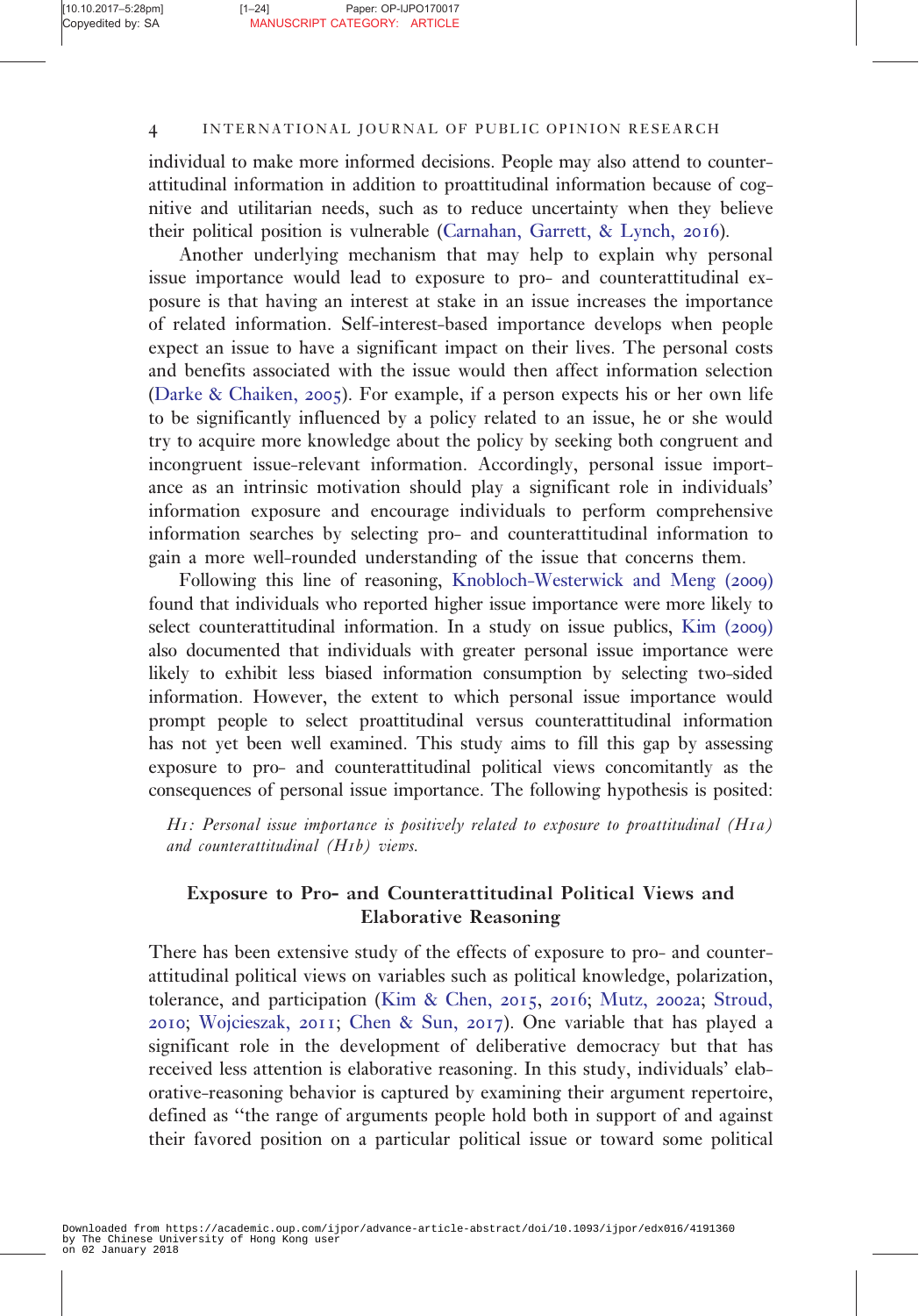object'' ([Cappella et al.,](#page-20-0) 2002, p. 76). Examining argument repertoire provides a good opportunity to capture individuals' elaborative reasoning that not only considers their rationales for their own viewpoints but also takes into account the extent to which they understand others' counterattitudinal positions. It is a reliable and valid measure that gauges the depth of elaborative reasoning on an issue ([Cappella et al.,](#page-20-0) 2002; [Manosevitch,](#page-22-0) 2009), which helps to illuminate individuals' cognitive processing and shed more light on the development of deliberative democracy.

Studies on political deliberation have stressed the importance of disagreement in forming quality opinions through facilitating elaborative reasoning. According to theory on deliberative democracy, face-to-face conversation is the ideal setting for deliberation because it introduces conflicting viewpoints, promotes critical thinking, and requires one to articulate opinions after a thorough organization of thought ([Benhabib,](#page-20-0) 1996; [Gastil & Dillard,](#page-20-0) 1999). Thus, the act of engaging in discussion facilitates meaningful cognitive processing, such as adopting complex concepts and reasoning about one's own and others' opinions ([Cho et al.,](#page-20-0) 2009; [Mutz,](#page-22-0) 2002b; [Wojcieszak,](#page-23-0) 2011). A similar deliberative process happens when people use media that either align or conflict with their views. News media have been shown to contribute to deliberative opinions because they enhance understanding of political information and improve opinion quality [\(Kim, Wyatt, & Katz,](#page-21-0) 1999). Informational diversity and disagreement embedded in news content are particularly influential in fostering individuals' abilities to reflect on information and to generate thoughts and arguments [\(Green, Visser, & Tetlock,](#page-20-0) 2000). Therefore, exposure to alternative perspectives or counterattitudinal political views can enhance individuals' elaborative-reasoning ability through augmenting their argument repertoire.

While a body of research has demonstrated that people are likely to process and spend cognitive resources on information supporting their belief [\(Eagly & Chaiken,](#page-20-0) 1993; [Taber & Lodge,](#page-23-0) 2006), this study emphasizes exposure to counterattitudinal views in information processing because of the essential role of such exposure in deliberative democracy and argues that it has a stronger effect and exerts different mental processes on elaborative reasoning compared with exposure to proattitudinal views. According to the heuristic– systematic model, exposure to counterattitudinal perspectives is likely to prompt systematic processing by generating a defensive response because it threatens the perceiver's existing attitudes ([Quinn & Wood,](#page-22-0) 2004). Defensively motivated individuals would evaluate available information carefully, including their existing attitudes, the context, and the message, to make a judgment that best meets their defense goals of protecting their attitudes and resisting change [\(Eagly & Chaiken,](#page-20-0) 1993). In systematic information processing, the conflict and disagreement presented in political information should stimulate careful thinking about the information and facilitate the understanding of oppositional viewpoints [\(Huckfeldt et al.,](#page-21-0) 2004; [Mutz,](#page-22-0) 2002b). Some studies have also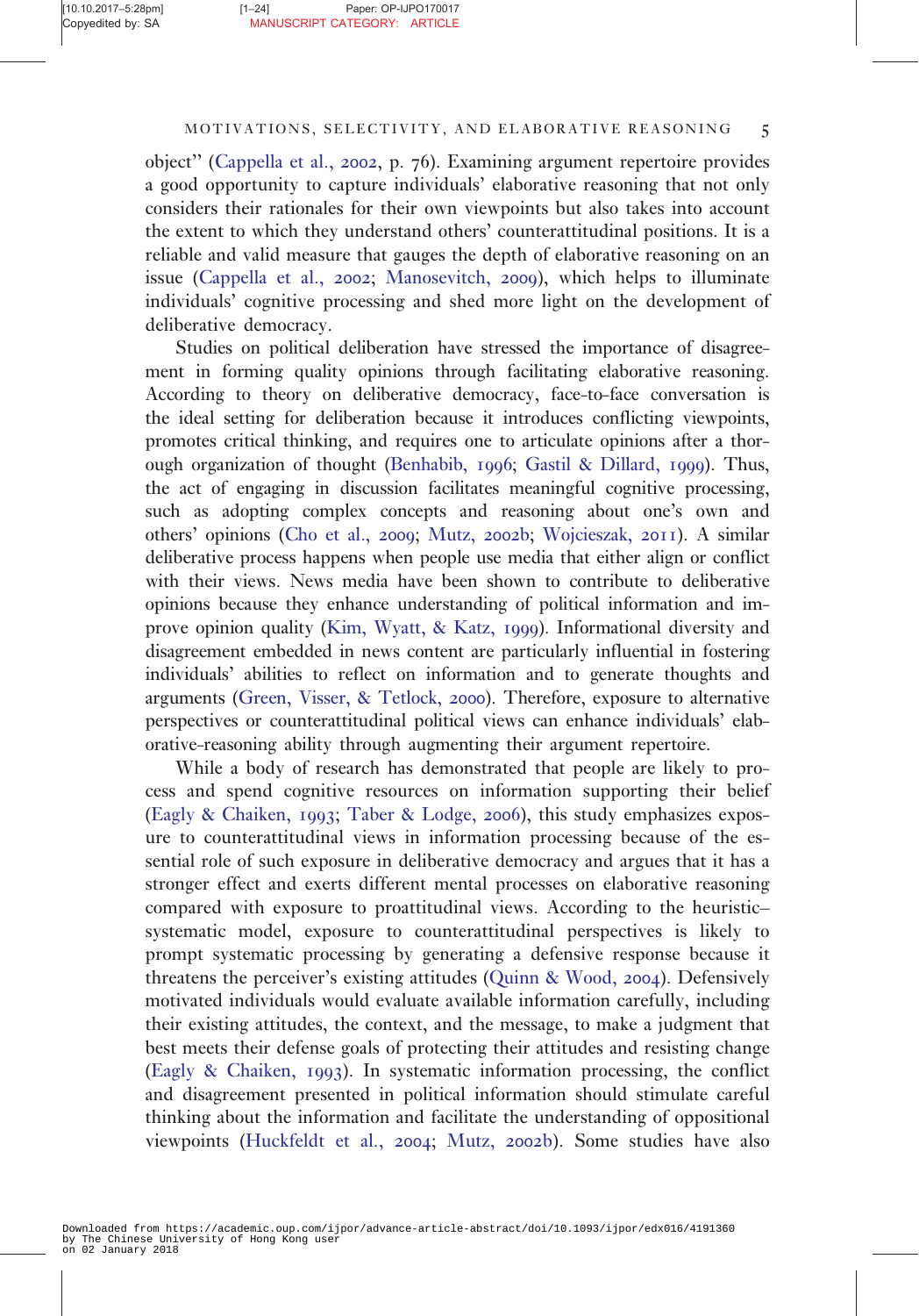found that while protecting their own viewpoints by producing counterarguments to defend their own stance, individuals' recall of the other side's viewpoints is enhanced, which leads to a more comprehensive understanding of the subject ([Cappella et al.,](#page-20-0) 2002; [Hwang, Kim, & Kim,](#page-21-0) 2016). Relative to systematic processing, heuristic processing requires less cognitive demand on the perceiver, as it relies on easily processed judgment-relevant cues. Attitude-consistent information is likely to trigger heuristic processing because it is associated with high availability and accessibility of one's attitude [\(Todorov, Chaiken, & Henderson,](#page-23-0) 2002).

These arguments would suggest that exposure to both pro- and counterattitudinal views can facilitate elaborative reasoning but through different mechanisms. There should be a differential effect of the two types of exposure on elaborative reasoning, as exposure to counterattitudinal views requires a more systematic and less peripheral route of cognitive processing. Accordingly, a hypothesis is posited first to examine whether there is an effect of exposure to pro- and counterattitudinal political views on elaborative reasoning. Then, a research question (RQ) is proposed to understand how the two types of information exposure would affect the deliberation process differently. To see the difference, elaborative reasoning is separated into two aspects: generating rationales for one's own and for oppositional viewpoints.

H2: Exposure to proattitudinal (H2a) and counterattitudinal (H2b) political views is positively related to elaborative reasoning, although the relationship is stronger for counterattitudinal exposure.

RQ1: How does exposure to pro- and counterattitudinal political views influence elaborative reasoning differently?

Combining  $H_1$  and  $H_2$ , we hypothesize mediating relationships in addition to the direct effects. We assert that people with greater personal issue importance will expose themselves to not only proattitudinal but also counterattitudinal views, which will in turn enhance their elaborative reasoning. Similarly, in addition to the hypothesis about the mediating relationships, a research question is proposed to understand what different roles pro- and counterattitudinal exposure play in mediating the relationship between personal issue importance and elaborative reasoning. Elaborative reasoning is separated into generating rationales for one's own and for oppositional viewpoints to capture the difference.

 $H_3$ : Exposure to proattitudinal ( $H_3$ a) and counterattitudinal ( $H_3$ b) political views mediates the relationship between personal issue importance and elaborative reasoning, although the indirect effect of personal issue importance on elaborative reasoning is stronger through counterattitudinal than through proattitudinal exposure.

RQ2: How does exposure to proattitudinal and counterattitudinal political views mediate the relationship between personal issue importance and elaborative reasoning differently?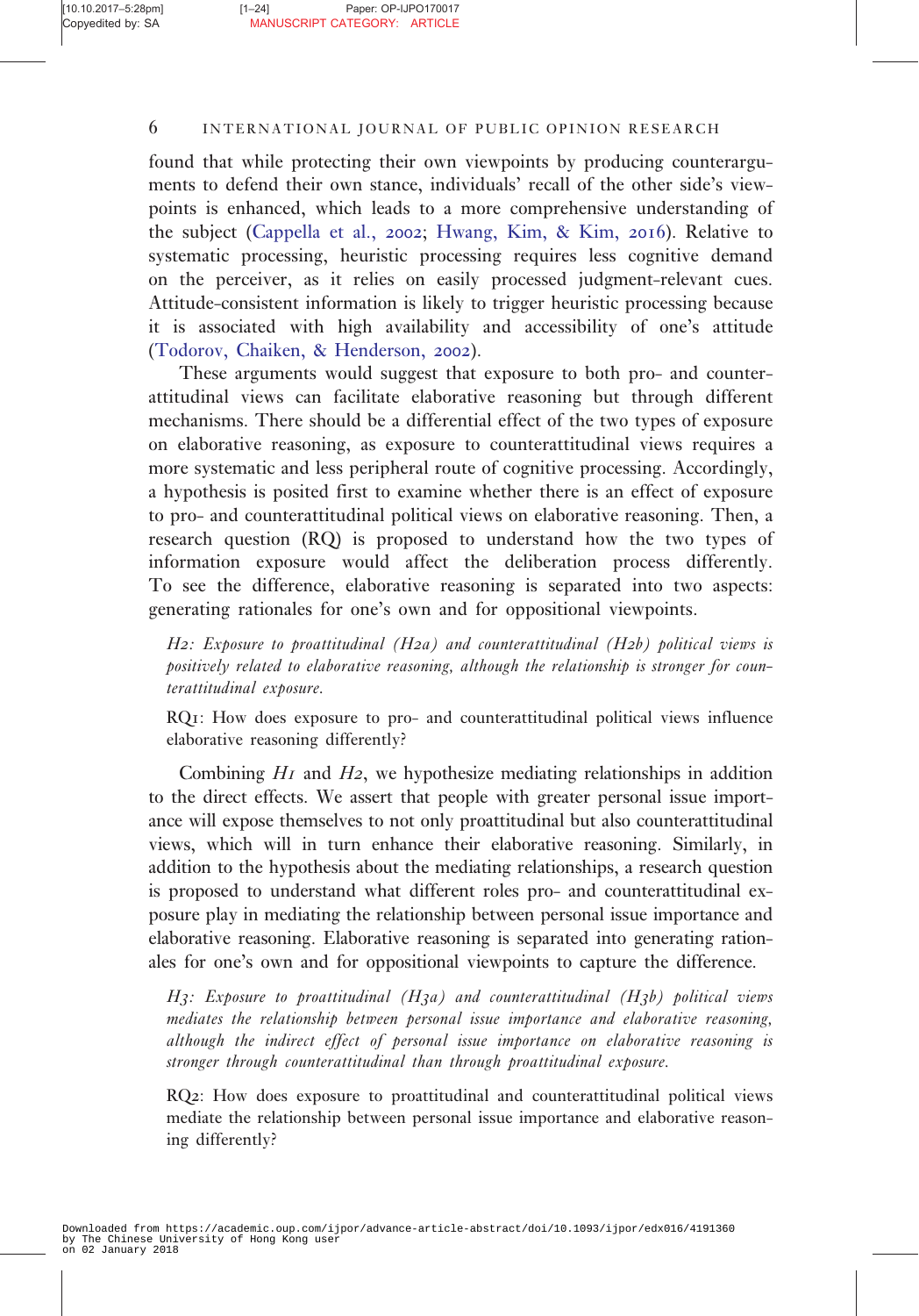# Motivated-Reasoning Goals in Information Selectivity and Elaborative Reasoning

Motivations that exert an influence on information selectivity and subsequent cognitive processing come from both intrinsic and extrinsic sources ([Sorrentino & Higgins,](#page-22-0) 2000). Intrinsic motivation, such as personal issue importance, stimulates activities based on a natural inclination to focus on one's inherent interests and satisfaction. Extrinsic motivation, in contrast, is a construct that pertains to activities done to achieve some outcome and can be activated by contextual factors, such as situational goals ([Ryan & Deci,](#page-22-0) [2000](#page-22-0)). The influence of intrinsic motivations can be enhanced or hampered depending on extrinsic motivations [\(Isbell & Wyer,](#page-21-0) 1999; [Kim,](#page-21-0) 2007). Accordingly, the influence of personal issue importance on elaborative reasoning through exposure to pro- and counterattitudinal views may be amplified or diminished depending on what type of goals a person has at the moment when seeking political information. Following this line of reasoning, this study examines motivated-reasoning goals as extrinsic motivations to understand what role they play in moderating the indirect effect of personal issue importance on elaborative reasoning through exposure to pro- and counterattitudinal views.

[Kunda's \(](#page-22-0)1990) motivated-reasoning goals have been widely examined in experimental settings relative to information seeking ([Kim,](#page-21-0) 2007; [Lundgren &](#page-22-0) [Prislin,](#page-22-0) 1998; [Taber & Lodge,](#page-23-0) 2006). Motivated-reasoning goals are ''strategies for accessing, constructing, and evaluating beliefs'' ([Kunda,](#page-22-0) 1990, p. 481). These goal-directed strategies fall into two major categories: accuracy and directional goals. Accuracy goals refer to desires to reach an accurate conclusion and maintain a correct belief ([Kunda,](#page-22-0) 1990). When people are motivated to be accurate, they worry that invalid information could lead them to provide incorrect answers. Thus, they would attend to issue-relevant information more carefully by accessing not only *confirming* but also *disconfirming* information, invest more cognitive effort in issue-related reasoning, and process the information more deeply by using more complex rules. Directional goals differ from accuracy goals in their tendency to uphold one's preexisting belief structure, maintain a preferred conclusion, and avoid disconfirming information. When motivated by directional goals, people access relevant information that supports a favorable conclusion. People with directional goals weigh supportive evidence more heavily when they process information, while devaluing unsupportive information and processing it in a more biased manner ([Kunda,](#page-22-0) 1990).

In light of this, accuracy and directional goals are examined as moderators to understand how they interact with personal issue importance in influencing information selectivity and elaborative reasoning. Taking both intrinsic and extrinsic motivational factors into account provides a more holistic explanation for results found in previous studies regarding whether personal issue importance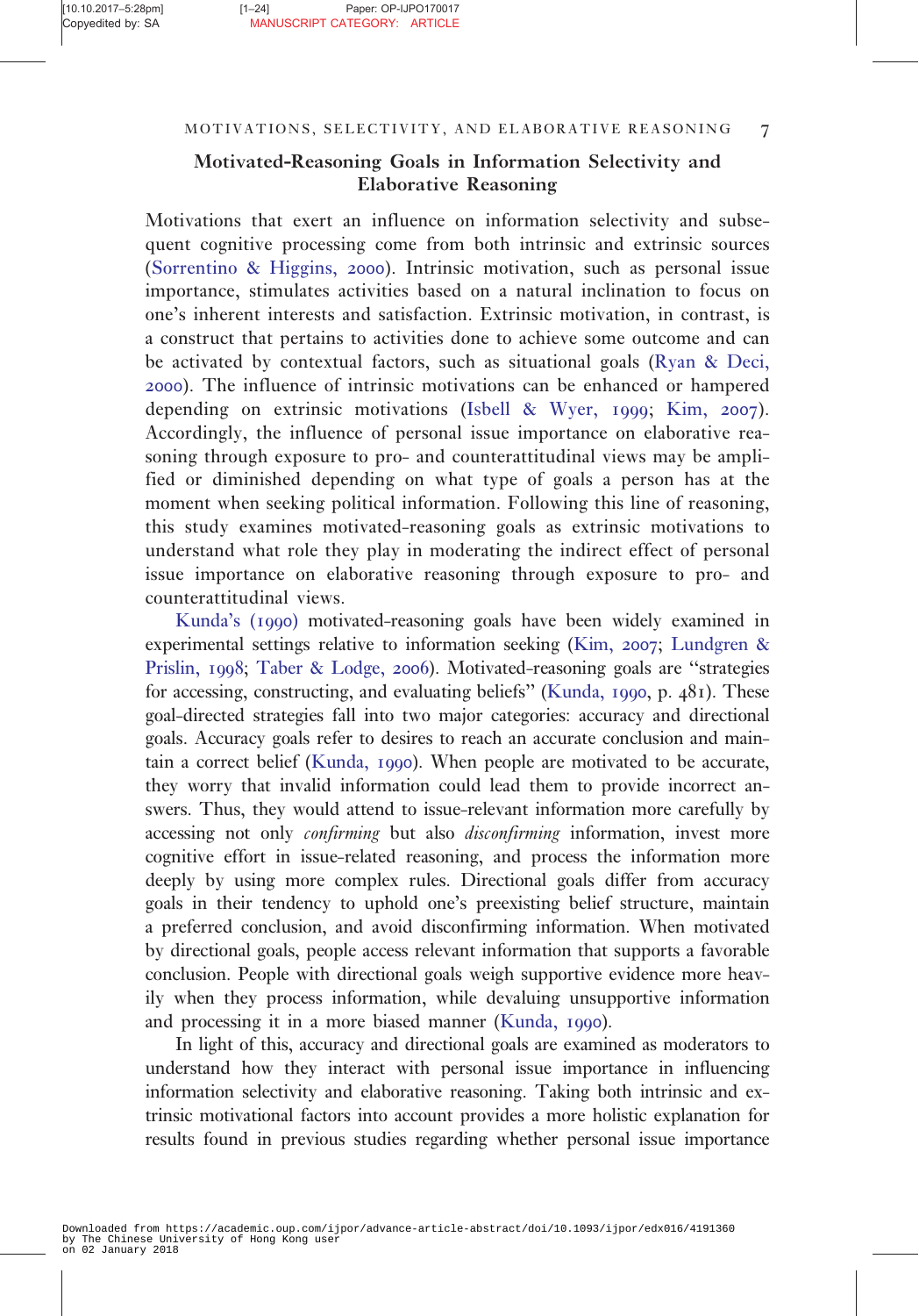#### Figure 1

The hypothesized moderated mediation model: indirect effect of personal issue importance on elaborative reasoning through pro- and counterattitudinal exposure with the effect of personal issue importance on pro- and counterattitudinal exposure moderated by motivated-reasoning goals



can increase counterattitudinal exposure [\(Kim,](#page-21-0) 2007; [Knobloch-Westerwick &](#page-22-0) [Meng,](#page-22-0) 2009; [Petty & Cacioppo,](#page-22-0) 1979). A moderated mediation model is proposed in which the indirect effect of personal issue importance on elaborative reasoning through information selectivity (i.e., pro- and counterattitudinal exposure) is accounted for, and motivated-reasoning goals (i.e., accuracy and directional goals) would moderate the mediating relationship between personal issue importance, information selectivity, and elaborative reasoning (Figure 1). The following hypotheses are proposed to examine the moderated mediation model:

H4: When the positive relationship between personal issue importance and elaborative reasoning is mediated by pro- and counterattitudinal exposure, accuracy goals will strengthen the relationships between personal issue importance and proattitudinal exposure  $(H<sub>4a</sub>)$  and between personal issue importance and counterattitudinal exposure  $(H<sub>4b</sub>)$ .

H5: When the positive relationship between personal issue importance and elaborative reasoning is mediated by pro- and counterattitudinal exposure, directional goals will strengthen the relationship between personal issue importance and proattitudinal exposure  $(H_5a)$  and weaken the relationship between personal issue importance and counterattitudinal exposure  $(H_5b)$ .

# Method

## Experimental Design and Participants

An experiment was carried out to examine the effects of personal issue importance on information selection and cognitive processing and to test the moderating effect of accuracy goals in the relationship. Participants took part in the study in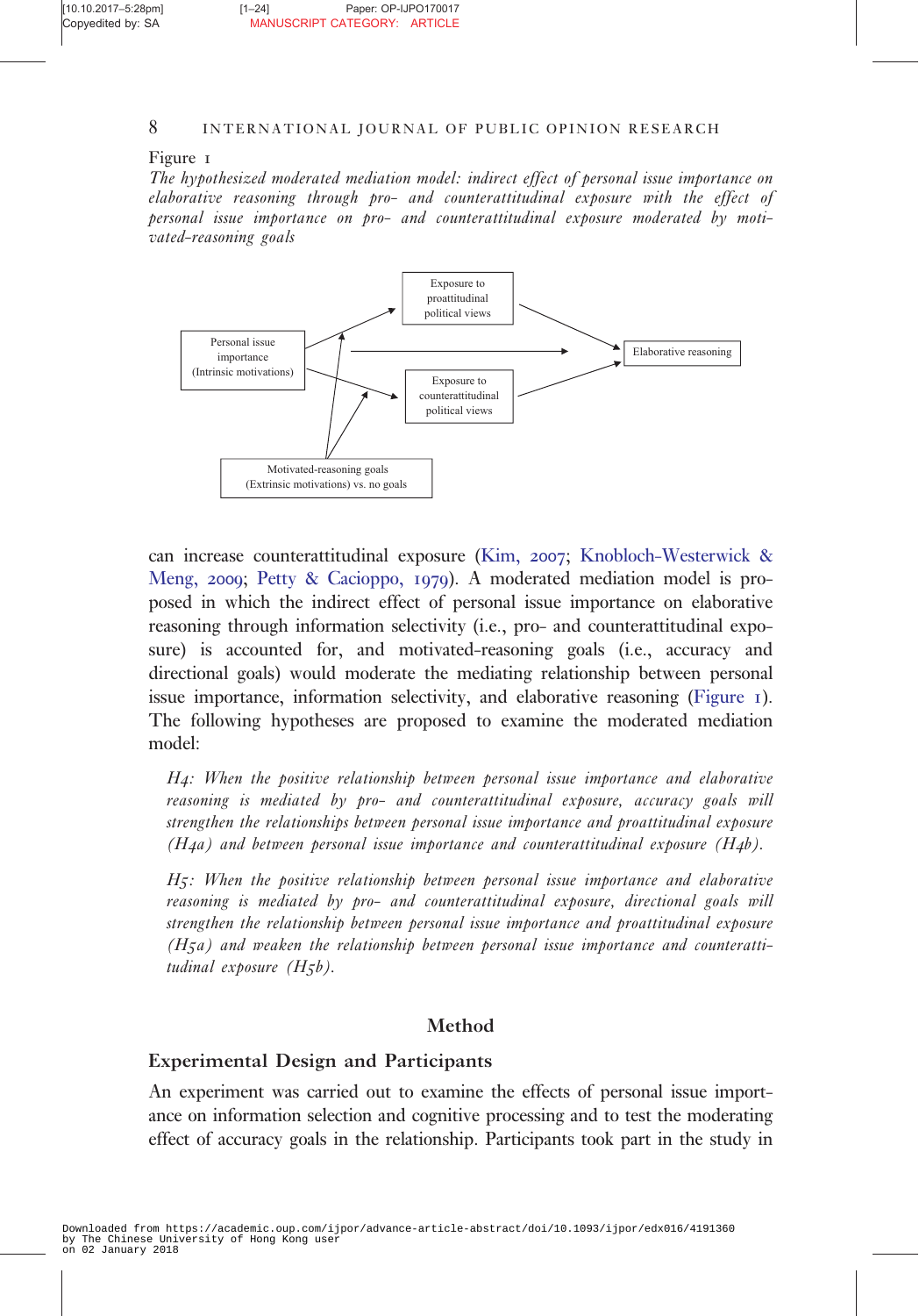a natural online setting through Qualtrics and were randomly assigned to one of four conditions: information search without goals, information search with accuracy goals, information search with directional goals, and no-information search. In total, 827 participants above the age of 18 years were recruited from February 14 to March 4, 2013, from Amazon.com's Mechanical Turk. As this study examined the hypothesized relationships in an information-seeking context and how motivated-reasoning goals may affect information-seeking behaviors, the noinformation-search group was excluded from the analysis. In addition, 19 cases were removed from the analysis because  $I_4$  of them spent  $\lt I$  min in the news browsing session and thus hardly engaged in news reading, and 5 of them spent  $>15$  min in the news browsing session and were assumed to have been distracted by other tasks. A total of  $\overline{591}$  participants were included for the analyses (age:  $M = 34.9$ ,  $SD = 11.9$ ;  $54.3\%$  female;  $78.9\%$  White; household income:  $Mdn = US\$ 40,000–US\$50,000; education:  $Mdn =$ some college or associate degree). In total, 215 participants were randomly assigned to the informationsearch-without-goals condition, 185 to the information-search-with-accuracy-goals condition, and 191 to the information-search-with-directional-goals condition.

In the information-search-without-goals group, participants first completed the presurvey, which included the measures for personal issue importance and attitude toward the issue (the environment), browsed a Web site, and then took a postsurvey that included measures of elaborative reasoning (i.e., argument repertoire), political predisposition, and demographic information. In the two information-search groups, participants went through the same process but with accuracy goals or directional goals manipulated before they started their information search. In the information-search-with-accuracy-goals condition, participants were instructed to read the news articles and find information that they thought would be helpful and useful for them to build an accurate view of specific political issues and make a valid political decision. In the information-search-with-directional-goals condition, participants were asked to find information that they thought would be useful to build a strong and convincing justification for their position on political issues [\(Kim,](#page-21-0) 2007; [Taber & Lodge,](#page-23-0) 2006).<sup>1</sup>

<sup>&</sup>lt;sup>1</sup>For the manipulation check, the study found that those who were instructed to use accuracy goals  $(M = 3.34, SD = 2.69)$  selected more articles than those who were asked to use directional goals  $(M = 2.79,$  $SD = 1.95$ ,  $t = 2.30$ ,  $p < .05$ ). Participants' motivation level in the information search was also measured after the information search session. They were asked to rank on a seven-point scale to what extent they were motivated to read news articles and find information that is helpful and useful for them (a) to build an accurate view of an issue and (b) to build a strong justification for their position on an issue. Results indicated that individuals who were instructed with accuracy goals  $(M = 5.29, SD = 1.57)$  were more motivated to read news articles and find information to build an accurate view than those who were not instructed with accuracy goals  $(M = 4.61, SD = 1.39, t = 1.97, p < .05)$ . In addition, those who were instructed with directional goals ( $M = 5.05$ ,  $SD = 1.49$ ) were more motivated to read news articles and find information to support their own viewpoint than those who were not instructed with directional goals  $(M = 4.74, SD = 1.47, t = 2.11, p < .05).$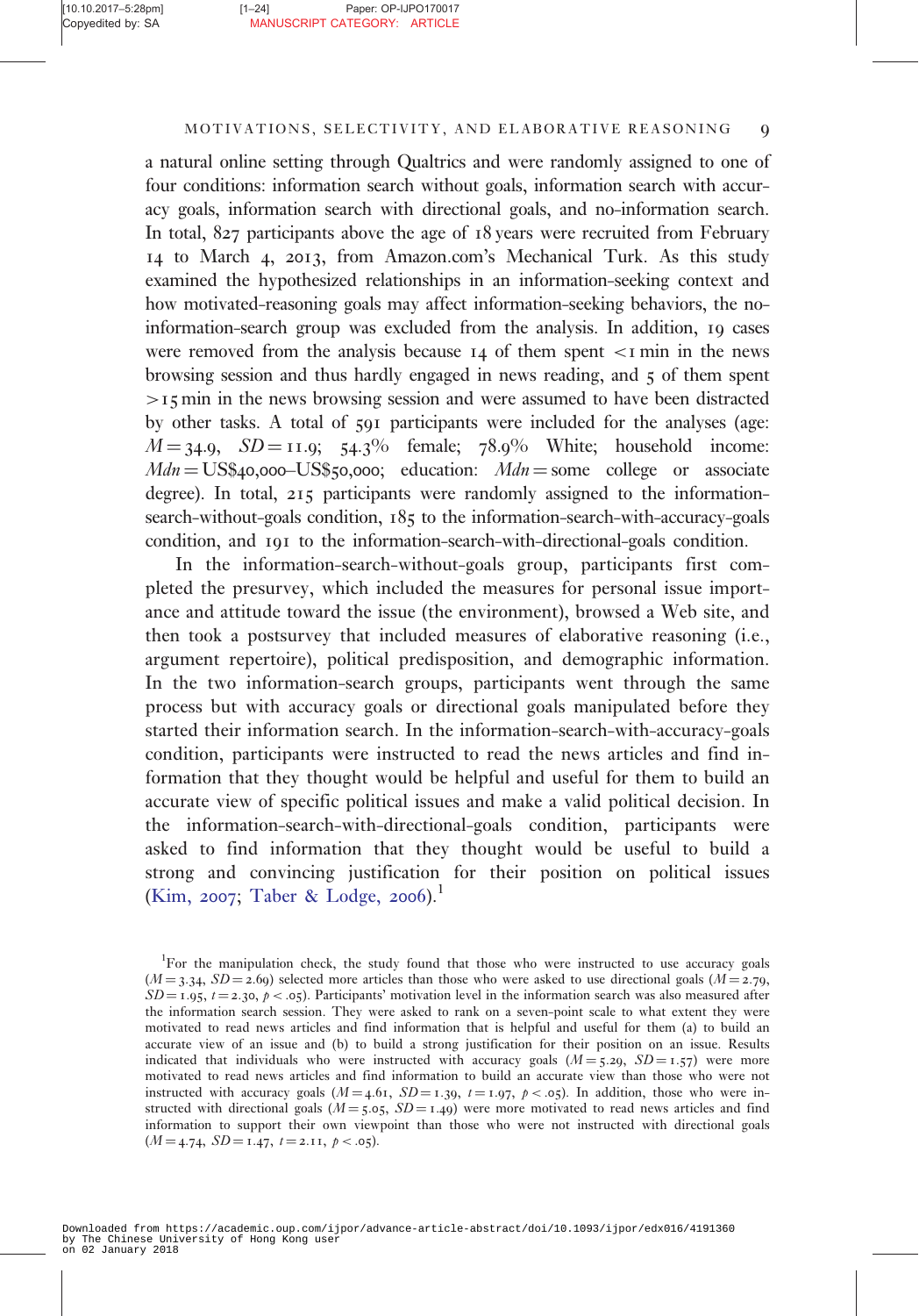In the three conditions, participants viewed a news Web site with 12 news articles listed on the home page and were able to select the articles that they wanted to read. Among these articles, four were focused on the environment, which was the specific issue examined in the study. The main reason for choosing the environment as the issue in the experiment was that compared with other social issues, such as abortion, gun control, or same-sex marriage, it is less controversial and less obtrusive [\(McCombs,](#page-22-0) 2004). Therefore, it is less likely to be strongly affected by political predispositions ([Taber & Lodge,](#page-23-0) 2006). Specifically, the environment as it relates to energy was chosen because discussions of the environment "can range from international to very local concerns and from rather abstract to very concrete concerns'' ([McCombs,](#page-22-0) 2004, p. 80).

Participants also were instructed that a 4-min minimum was required for the news browsing session. A real-time, click-by-click tracking method was used to record participants' information search behaviors. After 4 min, participants were able to click a ''Proceed'' button to take the postsurvey in which they were asked questions about their issue-specific arguments on the environment issue (i.e., argument repertoire), general political knowledge, political predispositions, and demographic information. Once individuals completed the study, they were thanked and provided with debriefing and compensation information.

## Stimuli

Several Web pages were built to mimic a news Web site [\(Knobloch-Westerwick](#page-22-0) [& Meng,](#page-22-0) 2009). The first Web page was an overview page containing 12 articles, 4 of which focused on the environment issue. Of the four articles, two were right-leaning and two were left-leaning. Only headlines and news leads were provided, and they were randomly displayed on the overview page. Participants had to click on the headline or the news lead to enter the article page and read the full content. The articles were drawn from online news Web sites and online publications of real issue-relevant interest groups and were edited to have similar complexity, such as reading level, writing style, and sentence length. The four news headlines, leads, and articles were also subjected to a pretest to ensure that the news headlines and leads had an unambiguous stance while being equally interesting for the pro and con versions of the issue.

## Measures

Personal issue importance. Participants were asked to indicate how important the environment issue was to them personally [\(Krosnick,](#page-22-0) 1990; [Krosnick & Telhami,](#page-22-0) 1995) using response options ranging from  $I = not$  at all important to  $\tau =$  extremely important  $(M = 5.27, SD = 1.22)$ .

Attitude toward the environment issue. Participants were asked the extent to which they agreed with three statements about their attitudes to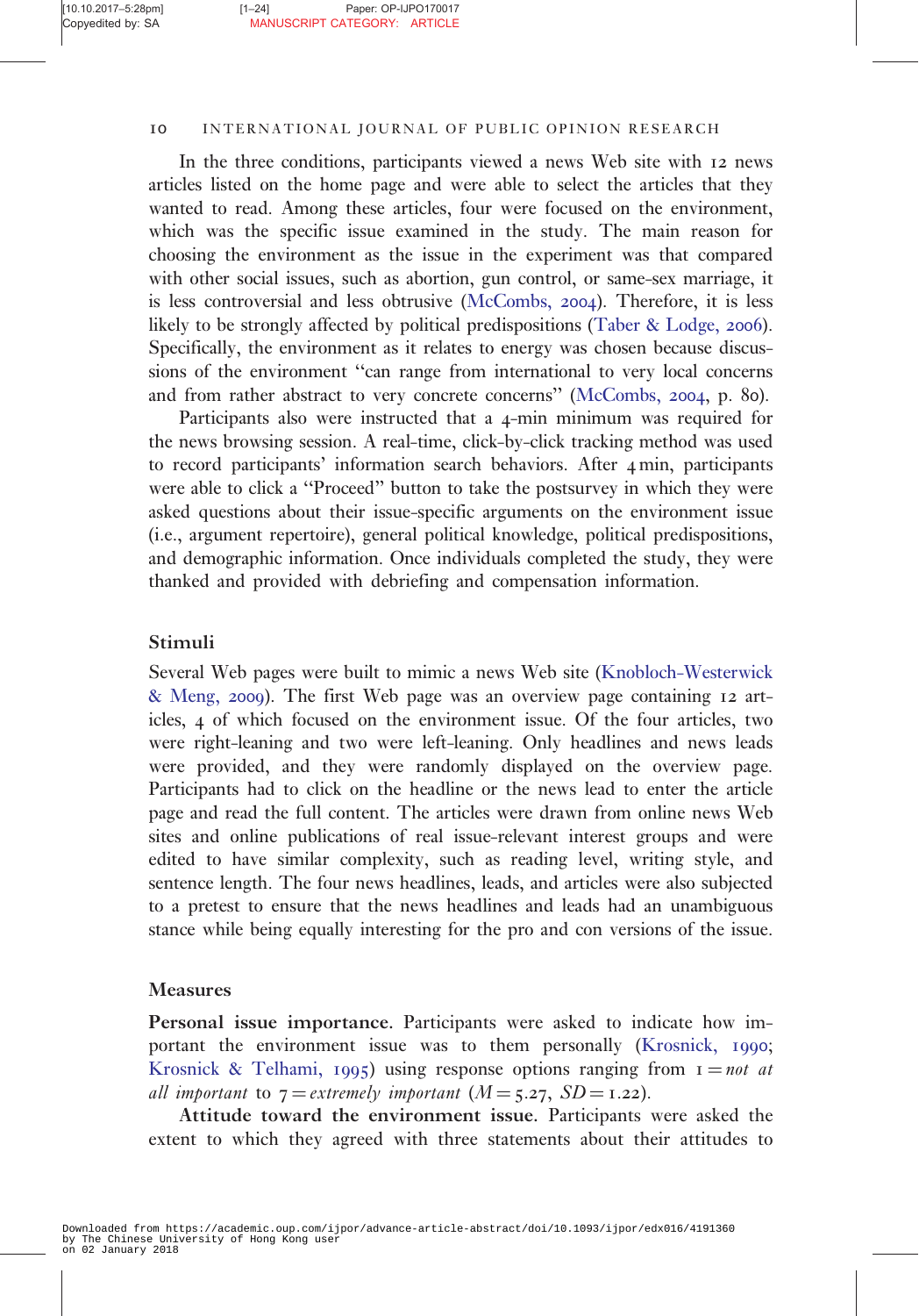locate their position on the issue: "I support tax incentives for alternative/ green technology,'' ''It is important to protect the environment even if it costs loss of jobs or reduces our standard of living,'' and ''I do NOT support the exporting of liquid natural gas because it will cause environmental contamination.'' Answers were ranked with a seven-point Likert scale ranging from  $1 = \frac{strongly}{disagree}$  to  $7 = \frac{strongly}{ascrete}$ . The three items were averaged  $(\alpha = 0.73, M = 5.53, SD = 1.31)$ . Similar to [Taber and Lodge's \(](#page-23-0)2006) measure of attitude position, $^2$  the median (neutral position) was used as a cutoff point to categorize right-leaning or left-leaning for the issue. Responses >4 suggest that respondents are left-leaning on the environment issue and those  $\lt 4$  indicate that respondents are right-leaning on the issue.<sup>3</sup>

Exposure to pro- and counterattitudinal political views (Web selectivity). Participants' selection of news articles was tracked in seconds by logging every link on which they clicked. The news article selections were therefore operationalized in two ways: article selection and article reading time in seconds [\(Knobloch-Westerwick & Meng,](#page-22-0) 2009).<sup>4</sup> On average, participants clicked on 3.01 articles  $(SD = 2.00)$ , and the average total article reading time was 296 s  $(SD = 140.42)$ .

For hypothesis testing, the two key variables were exposure to proattitudinal political views and exposure to counterattitudinal political views about the environment issue. They were coded based on participants' issue positions. For example, if respondents' attitude toward the environment issue was leftleaning, their selection of a left-leaning article was coded as a selection of a proattitudinal article, and their selection of a right-leaning article was coded as a selection of a counterattitudinal article. The following measures were generated for each article:  $(i)$  selection of proattitudinal article,  $(i)$  selection of counterattitudinal article, (3) reading time in seconds of proattitudinal article, and (4) reading time in seconds of counterattitudinal article. The measures for the two pro-perspective articles were combined to form the measure of total number of proattitudinal articles selected and total time spent reading proattitudinal articles. The same procedure was used for the two articles with counterattitudinal perspectives. Measures of the total number of counterattitudinal articles selected and the total time spent reading counterattitudinal articles were created for the environment issue.

 ${}^{2}$ Taber and Lodge's (2006) used six items to measure attitude position for gun control and affirmative action. The six items were combined and rescaled to  $[0, 1]$  with responses  $\lt 0.5$  indicating "con" and  $>0.5$ indicating "pro" for the issues.

 ${}^{3}$ To make sure the measure correctly identified participants' issue positions, the measure was confirmed with participants' argument repertoires (e.g., rationales for one's own viewpoint and rationales for oppositional viewpoints). Through generating rationales for their own viewpoint and oppositional viewpoint, participants stated which position they supported and opposed. <sup>4</sup>

 $<sup>4</sup>$ In this study, the findings are consistent when analyzing the hypothesized relationships with the number</sup> of articles selected and time spent reading the articles. Owing to limited space, only results from the number of articles selected are reported.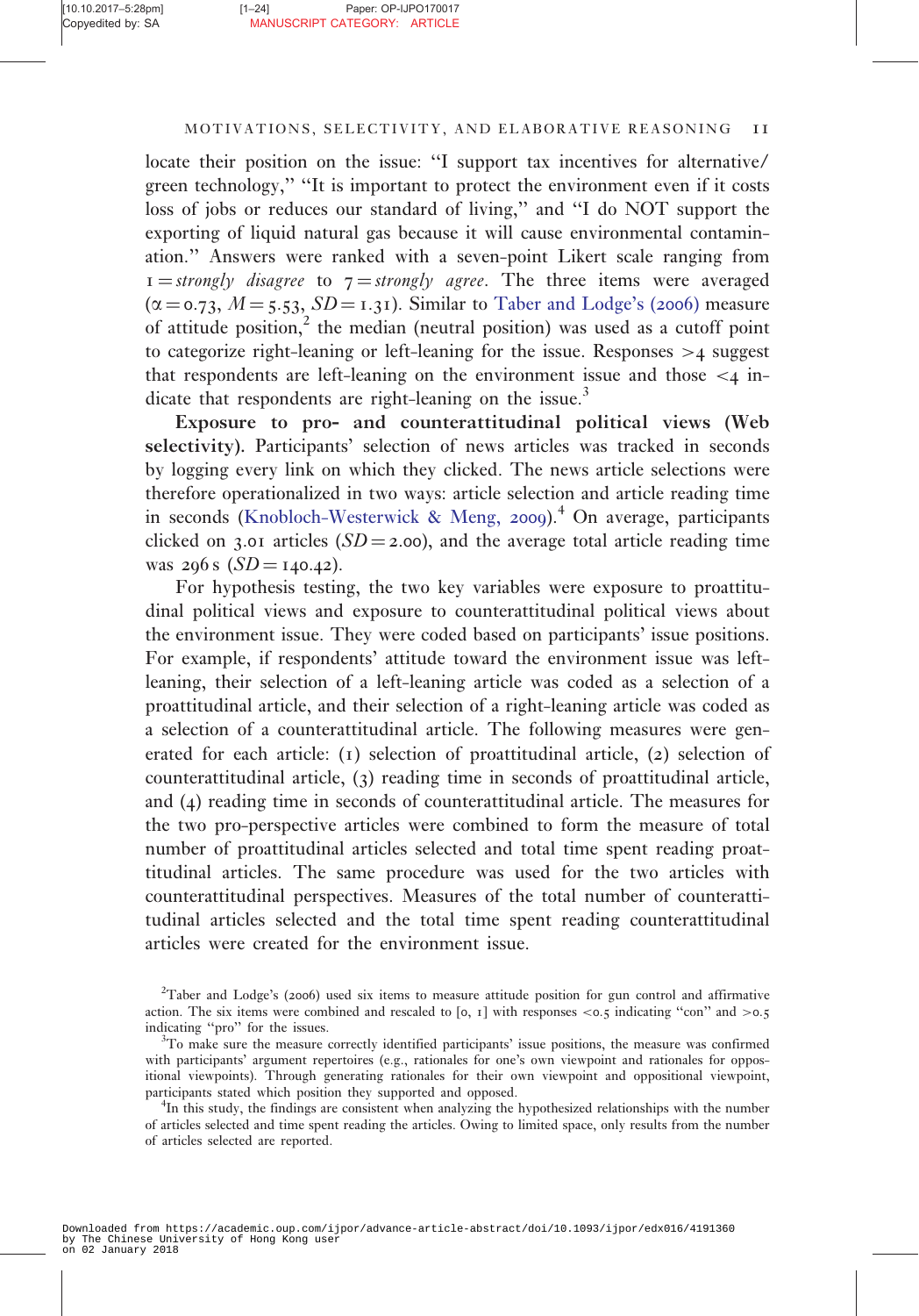Elaborative reasoning. For elaborative reasoning, this study measured how people generate rationales for their own and oppositional positions on the environment issue (i.e., argument repertoire; see [Cappella et al.,](#page-20-0) 2002 for details about the measure). This measure was developed to assess individuals' opinion quality and capture their elaborative reasoning ([Cappella, et al.,](#page-20-0) 2002; Nir, [2011](#page-22-0); [Wojcieszak,](#page-23-0) 2012). In this thought-listing task, participants were asked to answer two open-ended questions. First, participants were asked to list arguments for why they were favorable toward their own position on the issue and unfavorable toward the opposite position on the issue (range  $= 0 - 15$ ,  $Mdn = 3$ ,  $M = 3.23$ ,  $SD = 1.74$ ). Second, participants were asked to generate arguments that they thought an opponent would provide to support the oppositional position (range  $= 0$ –11,  $Mdn = 3$ ,  $M = 2.64$ ,  $SD = 1.58$ ). Responses were coded such that 0 was assigned to an answer that was irrelevant, did not make sense, or only restated an opinion, and 1 was given for every substantive argument. The rationales for one's own viewpoints and the rationales for oppositional viewpoints were combined to form the index of elaborative reasoning. Intercoder reliability, calculated using Krippendorff's alpha, was verified by having the two coders that analyze a sample of 50 open-ended responses (Krippendorff's  $\alpha = 0.82$ ). The intercoder reliability reached a satisfactory level before other responses were coded ([Krippendorff,](#page-22-0) 2011).

# Statistical Analysis

To test the proposed hypotheses, a series of ordinary least squares hierarchical regression models was used. Control variables, including demographics, political predispositions, and news media use, were included as Block 1 items in each regression equation. The first two regression equations, Model 1 and Model 2, focused on predicting proattitudinal exposure and counterattitudinal exposure  $(H)$  with personal issue importance and motivated-reasoning goals entered in Block 2 as the key independent variables. Another three regression equations, Model 3, Model 4, and Model 5, focused on the role of proattitudinal exposure and counterattitudinal exposure  $(H_2 \text{ and } RQ_1)$  in predicting elaborative reasoning. Model 3 examines elaborative reasoning as a combined measure of generating rationales for one's own and oppositional viewpoints as the dependent variable, while Model 4 and Model 5 investigate generating rationales for one's own and oppositional viewpoints as two separate dependent variables. These three equations had variables identical to Blocks 1 and 2 in the previous equations, and the two new items, exposure to pro- and counterattitudinal perspectives, were introduced in Block 3.

To assess the mediating role of exposure to pro- and counterattitudinal political views between personal issue importance and elaborative reasoning  $(H<sub>3</sub>$  and RQ2), Hayes' (2013) PROCESS macro with Model 4 was used. To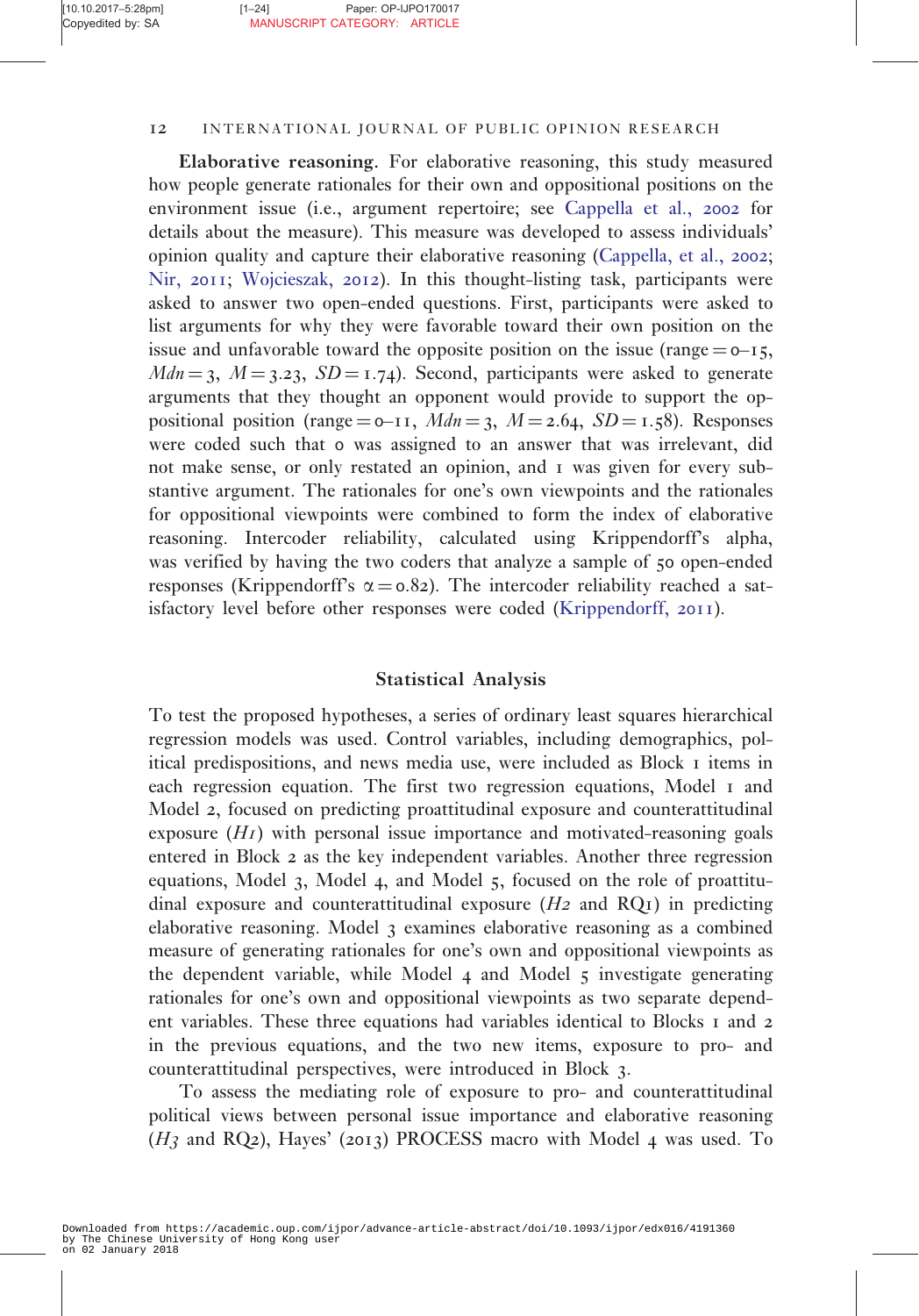examine accuracy and directional goals as the moderators in the relationship between personal issue importance and exposure to pro- and counterattitudinal information  $(H_4$  and  $H_5$ ) when considering the indirect effect of personal issue importance on elaborative reasoning through exposure to pro- and counterattitudinal political views, the PROCESS macro with Model 7 was conducted. In the model, the no goals condition was set as the reference group. This test used the moderated mediation model to determine whether the mediated relationship between personal issue importance, pro- and counterattitudinal exposure, and elaborative reasoning is conditionally affected by levels of motivated-reasoning goals.

The computerized random assignment appeared to be successful, given that there were no statistically significant differences among the conditions in terms of age, gender, race, political predisposition, education, and income. However, the hypothesized relationships include personal issue importance, which is the key independent variable that taps into individuals' intrinsic involvement in an issue and can be affected by demographic features, political predispositions, and news media use [\(Petty & Krosnick,](#page-22-0) 1995). To avoid potential confounding effects and provide a more robust analysis, these variables were included as controls in all the analyses.

#### **Results**

As shown in [Table](#page-13-0) 1, findings from the hierarchical regressions showed that personal issue importance was positively associated with exposure to proattitudinal political views (Model 1) and to counterattitudinal political views (Model 2), supporting  $H_{Ia}$  and  $H_{Ib}$ . Individuals with greater personal issue importance about the environment issue were more likely than others to seek pro- and counterattitudinal political information about the issue. For  $H_2$ , in Model 3, exposure to pro- and counterattitudinal political views was related to elaborative reasoning. Although the respective standardized betas suggest that the relationship was stronger for counterattitudinal exposure  $(\beta = 0.16,$  $p < 0.001$ ) than proattitudinal exposure ( $\beta = 0.12$ ,  $p < 0.01$ ), a z-score test indicates that the difference was not significant.

RQ1 further examines how exposure to pro- and counterattitudinal views influences elaborative reasoning differently. Results indicated that proattitudinal exposure was significantly related to generating rationales for one's own viewpoint (Model 4), but not to generating rationales for oppositional viewpoints (Model 5). Counterattitudinal exposure had a significant relationship to generating rationales not only for oppositional viewpoints (Model 4) but also for one's own viewpoint (Model 5).

The third hypothesis was also supported. The bootstrapped 95% bias-corrected confidence intervals (CIs) with 10,000 bootstrap samples for exposure to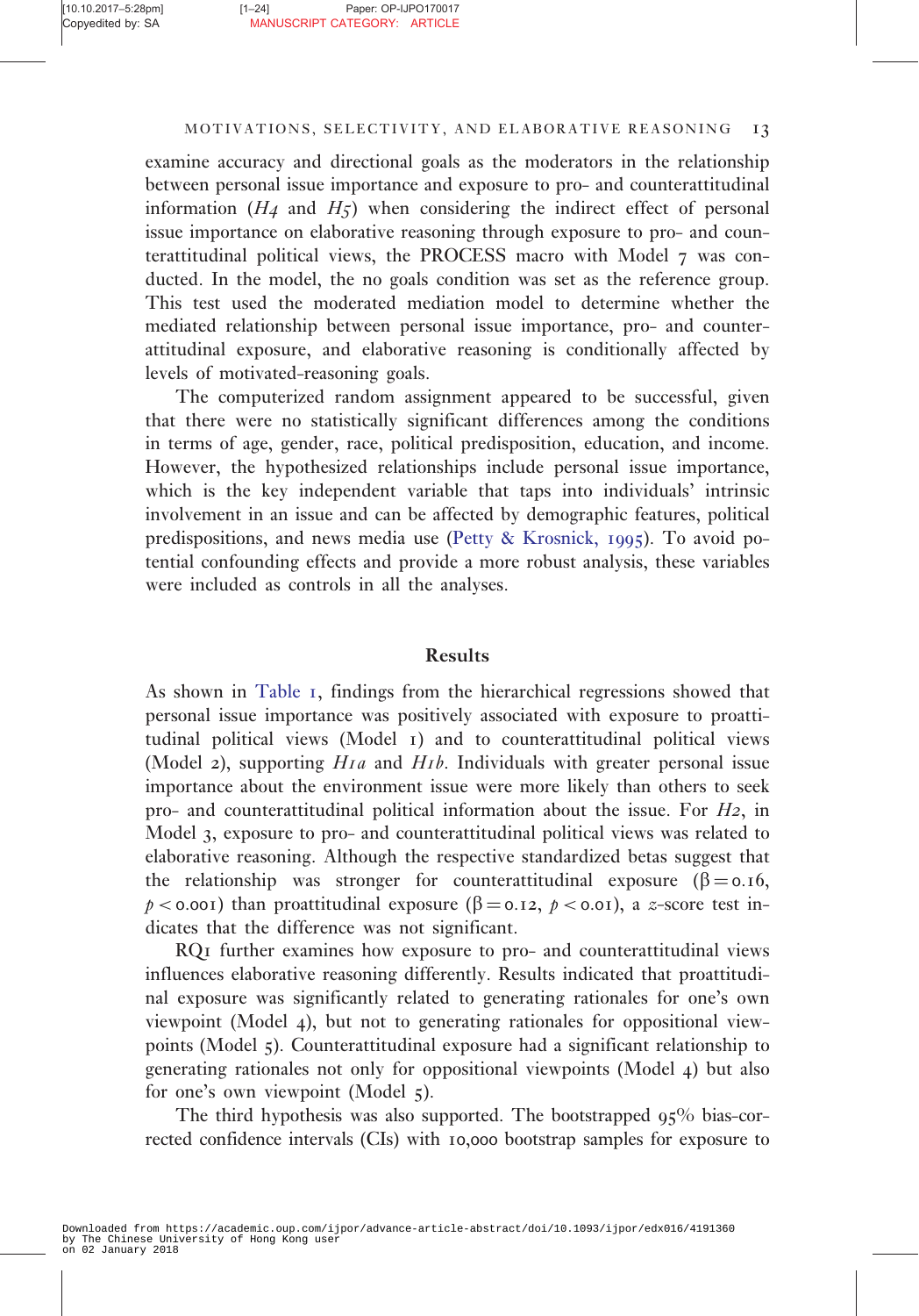<span id="page-13-0"></span>

| Hierarchical Regression Analyses Investigating the Influences of Personal Issue Importance on Exposure to Pro- and Counterattitudinal Political<br>Views and the Influence of Exposure on Elaborative Reasoning<br>Table 1 |                                         |                                                                                                 |                                                       |                                                                              |                                                                                 | 14 |
|----------------------------------------------------------------------------------------------------------------------------------------------------------------------------------------------------------------------------|-----------------------------------------|-------------------------------------------------------------------------------------------------|-------------------------------------------------------|------------------------------------------------------------------------------|---------------------------------------------------------------------------------|----|
| Predictors                                                                                                                                                                                                                 | Proattitudinal<br>Model I:<br>exposure  | Counterattitudinal<br>Model 2:<br>exposure                                                      | Elaborative<br>reasoning<br>Model 3:                  | one's own viewpoint<br>Rationales for<br>Model 4                             | oppositional viewpoint<br>Rationales for<br>Model 5:                            |    |
| <b>Block 1: Control variables</b><br>Age                                                                                                                                                                                   | 0.00(0.00)                              | $-0.00$ $(00)$                                                                                  | (10) 0000                                             | 0.00(0.00)                                                                   | 0.01(0.01)                                                                      |    |
| Gender                                                                                                                                                                                                                     | (.06)<br>0.10                           | $(.06)^*$<br>0.13(                                                                              | $\left(\frac{24}{2}\right)$<br>$-0.35$                | (51)<br>$-0.27$                                                              | $\Xi$<br>$-0.09$                                                                |    |
| Income                                                                                                                                                                                                                     | $\Xi$<br>0.01                           | $\overline{5}$<br>0.02                                                                          | (.00)<br>0.07                                         | $\left( \begin{smallmatrix} 2 & 0 \ 0 & 1 \end{smallmatrix} \right)$<br>0.02 | $\left( \begin{smallmatrix} 5 & 0 \ 0 & 0 \end{smallmatrix} \right)$<br>0.05(   |    |
| Race                                                                                                                                                                                                                       | (20)<br>0.05                            | <u>(Lo`</u><br>$-0.09$                                                                          | (.29)<br>0.111                                        | (-07)<br>0.11(                                                               | (1.16)<br>$-0.00$                                                               |    |
| Education                                                                                                                                                                                                                  | $\left( \frac{3}{2} \right)$<br>0.00    | $\widetilde{\mathcal{S}}$<br>0.03                                                               | $0.39$ $(.11)^***$                                    | $(.06)$ **<br>(1.0)                                                          | $(-06)^{***}$<br>0.22                                                           |    |
| Political ideology<br>Political interest                                                                                                                                                                                   | $(.02)^{**}$<br>$-0.05$                 | $\left( \frac{2}{3} \right)$<br>$-0.01$                                                         | $(-0, 0)$<br>$-0.15$                                  | $(-04)^{**}$<br>$-0.12$                                                      | $\left( \begin{smallmatrix} 1 & 0 \ 0 & 1 \end{smallmatrix} \right)$<br>$-0.03$ |    |
|                                                                                                                                                                                                                            | $\left( \frac{2}{2} \right)$<br>$-0.03$ | $\frac{2}{3}$<br>$-0.04$                                                                        | (.00)<br>0.12                                         | 0.06(0.5)                                                                    | (100)<br>0.06(                                                                  |    |
| Political knowledge<br>Political discussion                                                                                                                                                                                | $\left(\frac{2}{2}\right)$<br>0.02      | $\left( \frac{3}{2} \right)$<br>0.05                                                            | $(-10)^{*}$<br>0.22                                   | $(90)$ $(90.0)$                                                              | $(.06)^*$<br>0.13                                                               |    |
|                                                                                                                                                                                                                            | $(.02)^*$<br>0.03                       | (.02)<br>0.03                                                                                   | $0.31$ $(.06)$ ***                                    | $0.17 (0.04)$ ***                                                            | $0.14$ $(.04)^***$                                                              |    |
| News media use                                                                                                                                                                                                             | $\left( \mathrm{c}\right)$<br>0.03      | 0.02(03)                                                                                        | $-0.04(12)$                                           | $0.03$ (.07)<br>11.6***                                                      | (50)<br>$-0.07$                                                                 |    |
| $\Delta R^2$ (%)<br>Block 2                                                                                                                                                                                                | $3.9*$                                  | $4.4*$                                                                                          | $14.3***$                                             |                                                                              | $11.8***$                                                                       |    |
| Personal issue importance                                                                                                                                                                                                  | $0.13$ $(.06)^*$                        | $0.14$ $(.06)$ <sup>*</sup>                                                                     | $1.24$ $(.25)$ ***                                    | $0.71 (15)^{***}$                                                            | $0.52$ $(.14)^***$                                                              |    |
| Motivated-reasoning goals                                                                                                                                                                                                  | (00)                                    | 0.10(0.06)                                                                                      |                                                       |                                                                              |                                                                                 |    |
| $\Delta R^2$ $\left(\% \right)$                                                                                                                                                                                            | $\frac{0.03}{0.05}$                     | $1.3*$                                                                                          | $-0.12$ (.24)<br>3.7***                               | $0.03$ (.14)<br>3.5**                                                        | $-0.14$ (.13)<br>2.4 <sup>**</sup>                                              |    |
| Block $\mathfrak z$                                                                                                                                                                                                        |                                         |                                                                                                 |                                                       |                                                                              |                                                                                 |    |
| Counterattitudinal exposure<br>Proattitudinal exposure<br>$\Delta R^2$ $\binom{0}{0}$ $\mbox{Total } R^2$ $\binom{0}{0}$                                                                                                   |                                         |                                                                                                 | $0.69$ $(.18)$ ***<br>$0.53$ $(.19)^{**}$<br>$8.0***$ | $0.57$ $(0.07)$ ***<br>$0.19$ $(.07)^{***}$<br>11.4 <sup>***</sup>           | $0.40$ $(.06)***$<br>$6.0***$<br>0.04(.06)                                      |    |
|                                                                                                                                                                                                                            | $4.8***$                                | $5.7^{**}$                                                                                      | $26.0***$                                             | $26.5***$                                                                    | $20.2***$                                                                       | CН |
| <i>Note:</i> $* p < .05$ ; $* p < .01$ ; $* * p < .001$ ;                                                                                                                                                                  |                                         | Cell entries are unstandardized coefficients in each block with standard errors in parentheses. |                                                       |                                                                              |                                                                                 |    |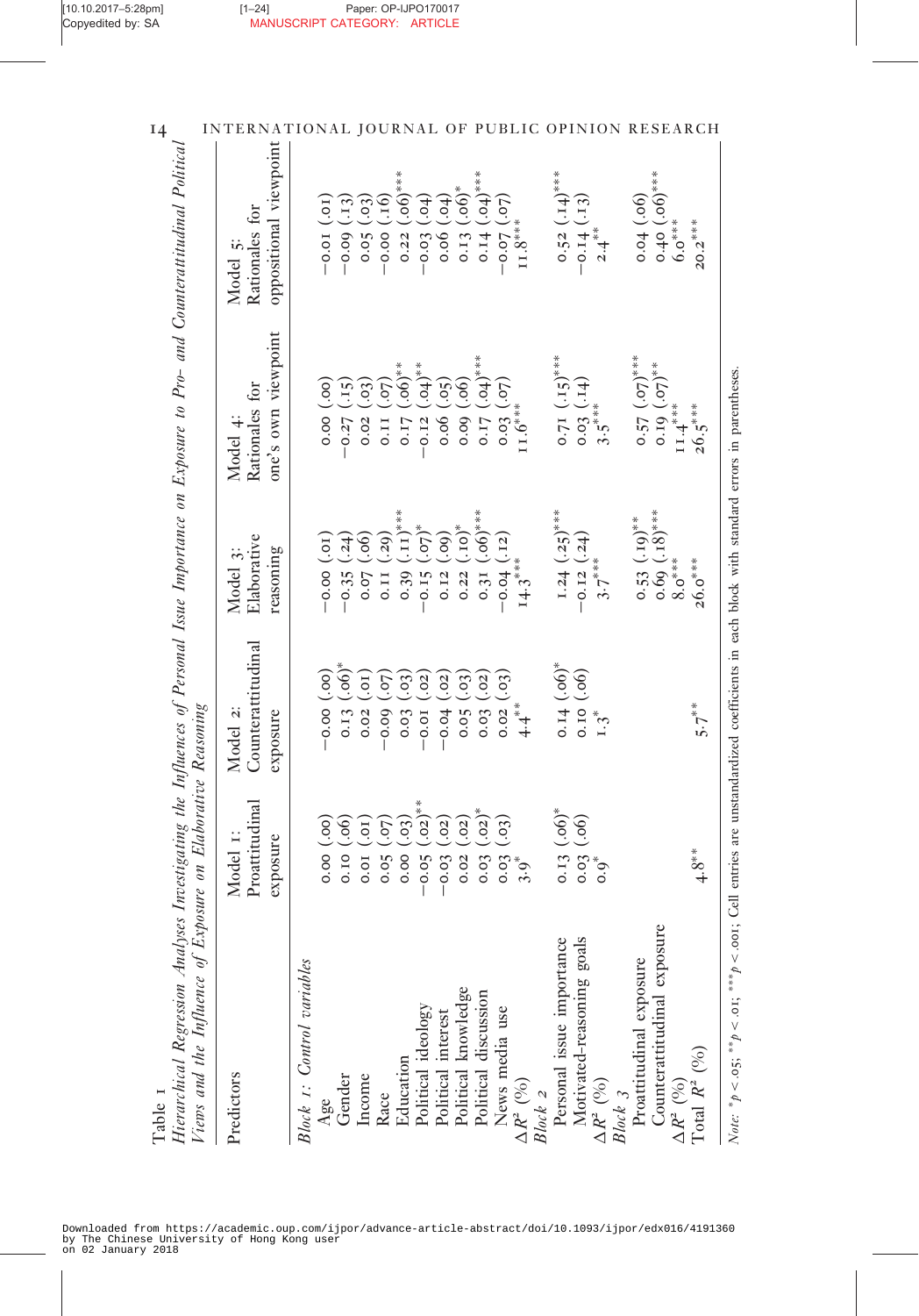proattitudinal ( $B = 0.08$ ,  $SE = 0.04$ ,  $95\%$  CI = 0.01–0.19) and counterattitudinal  $(B=0.12, SE=0.06, 95\% \text{ CI} = 0.03-0.26)$  political views from the mediation test excluded zero, indicating the significant mediating roles of exposure to proattitudinal ( $H_3a$ ) and counterattitudinal ( $H_3b$ ) political views in the relationship between personal issue importance and elaborative reasoning. The mediating result also demonstrated a stronger indirect path from personal issue importance to elaborative reasoning through counterattitudinal exposure than through proattitudinal exposure. RQ2 aims to understand these differential mediating effects on elaborative reasoning. Thus, the processes of generating rationales for one's own and oppositional viewpoints were examined separately as two outcome variables in another two mediating analyses with PROCESS. Results showed that proattitudinal  $(B = 0.13, SE = 0.05, 95\% \text{ CI} = 0.02 - 0.24)$ and counterattitudinal  $(B = 0.05, SE = 0.03, 95\% \text{ CI} = 0.01 - 0.13)$  exposure significantly mediated the relationship between personal issue importance and generating rationales for one's own viewpoints. In addition, counterattitudinal  $(B = 0.10, SE = 0.04, 95\% \text{ CI} = 0.03 - 0.20)$  exposure significantly mediated the relationship between personal issue importance and generating rationales for oppositional viewpoints, but proattitudinal exposure  $(B = 0.02, S E = 0.02,$  $95\%$  CI =  $-0.01$  to 0.06) did not mediate the relationship. The results highlighted a significant mediating role of exposure to counterattitudinal views in contributing to generating rationales for both oppositional and one's own viewpoints; however, exposure to proattitudinal views only mediated the path to generating rationales for one's own viewpoint.

 $H_4$  proposed that the indirect effect of personal issue importance on elaborative reasoning through pro- and counterattitudinal exposure is conditionally affected by accuracy goals. In the moderated mediation model, accuracy goals were proposed to moderate the relationship between personal issue importance and proattitudinal exposure  $(H<sub>4</sub>a)$  and between personal issue importance and counterattitudinal exposure  $(H_4b)$ . Given that there was a differential effect of exposure to pro- and counterattitudinal political views on elaborative reasoning found in previous analyses for RQ1 and RQ2, again, the processes of generating rationales for one's own and oppositional views were separately tested in the moderated mediation analyses. Results from the first moderated mediation test showed that the indirect effect of personal issue importance on generating rationales for one's own viewpoint through proattitudinal exposure was not moderated by accuracy goals ( $B = -0.20$ ,  $SE = 0.20$ ,  $p = 0.33$ ). However, the indirect path through counterattitudinal exposure was moderated by accuracy goals  $(B = 0.46, SE = 0.21, p < 0.05)$ . As shown in [Table](#page-15-0) 2 Model 1, the bootstrapped 95% bias-corrected CIs with 10,000 bootstrap samples from the analysis further showed that the indirect effect of personal issue importance on generating one's own rationales through exposure to counterattitudinal political views was significant in the accuracy goals condition. However, the indirect effect was not significant in the no goals condition. Similarly, the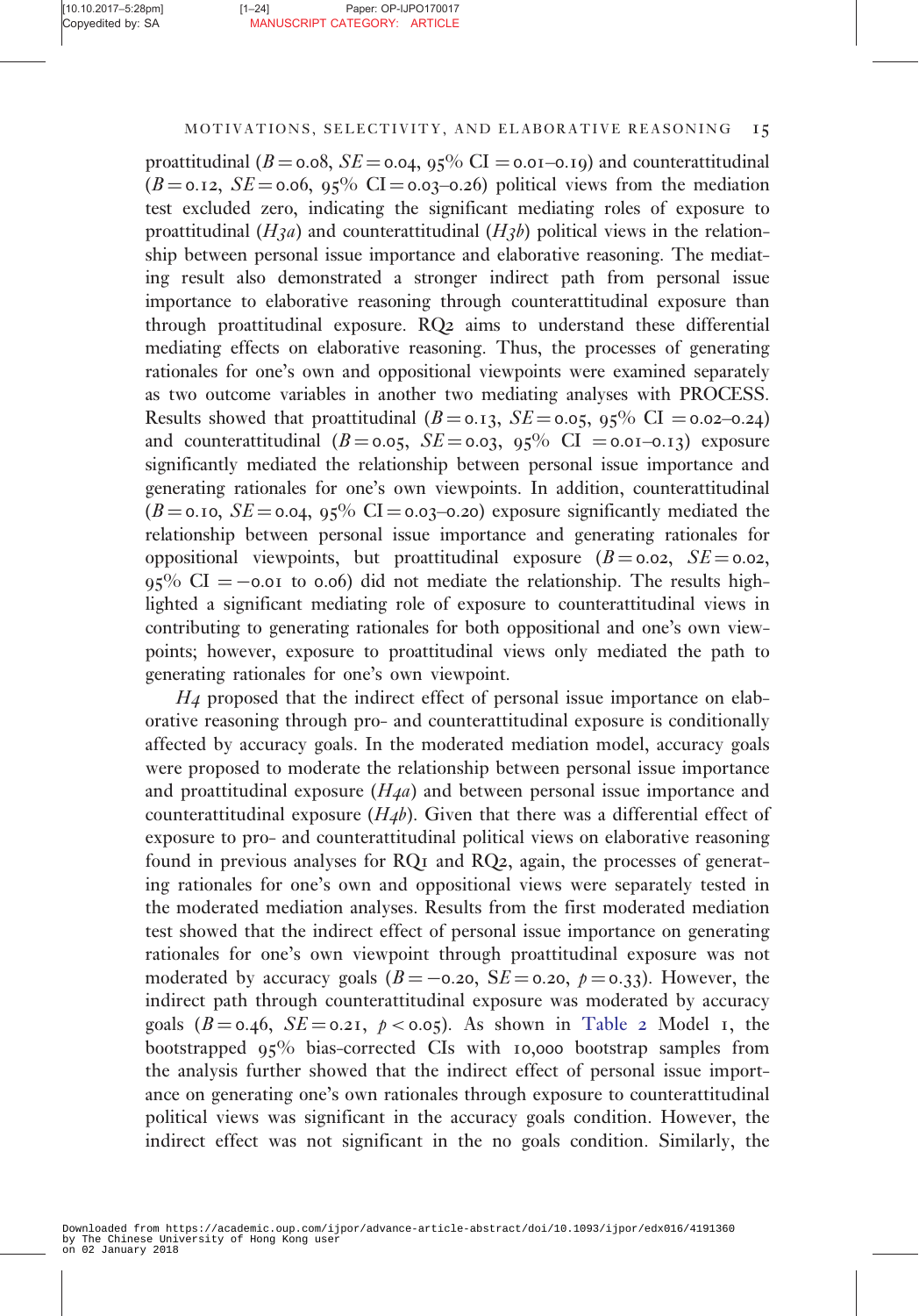<span id="page-15-0"></span>Table 2

|                              | Conditional Indirect Effects of Personal Issue Importance on Generating Rationales for |
|------------------------------|----------------------------------------------------------------------------------------|
|                              | One's Own and Oppositional Viewpoint Through Pro- and Counterattitudinal Exposure      |
| Influenced by Accuracy Goals |                                                                                        |

| Models                                                  |                | Effect<br>size | <b>SE</b>         | $95\%$ bootstrap CI |                |
|---------------------------------------------------------|----------------|----------------|-------------------|---------------------|----------------|
|                                                         |                |                |                   | Lower<br>limit      | Upper<br>limit |
| Model 1                                                 |                |                |                   |                     |                |
| Generating rationales for one's <i>own</i> viewpoint    |                |                |                   |                     |                |
| Proattitudinal exposure                                 | No goals       |                | $0.10 \quad 0.08$ | $-0.04$             | 0.27           |
|                                                         | Accuracy goals | $-0.00$        | 0.07              | $-0.12$             | 0.13           |
| Counterattitudinal exposure                             | No goals       | 0.01           | 0.03              | $-0.03$             | 0.00           |
|                                                         | Accuracy goals | 0.07           | 0.05              | 0.01                | 0.10           |
| Model 2                                                 |                |                |                   |                     |                |
| Generating rationales for <i>oppositional</i> viewpoint |                |                |                   |                     |                |
| Proattitudinal exposure                                 | No goals       | 0.01           | 0.02              | $-0.01$             | 0.00           |
|                                                         | Accuracy goals | 0.00           | 0.02              | $-0.03$             | 0.03           |
| Counterattitudinal exposure                             | No goals       |                | $0.02 \quad 0.06$ | $-0.10$             | 0.15           |
|                                                         | Accuracy goals | 0.10           | 0.07              | 0.07                | 0.34           |

*Note.* Estimates were calculated using the PROCESS macro developed by [Hayes \(](#page-21-0)2013). CI = confidence interval. CIs are based on the bootstrapping of 10,000 samples.

bootstrapped 95% bias-corrected CIs with 10,000 bootstrap samples from the analysis (see Table 2 Model 2) indicated that the indirect effect of personal issue importance on generating oppositional rationales through exposure to counterattitudinal political views was significant in the accuracy goals condition, but not in the no goals condition. Figure 2 shows the relationships found in the moderated mediation analyses. It demonstrates a differential indirect effect of personal issue importance on elaborative reasoning through pro- and counterattitudinal exposure with the effect of personal issue importance on counterattitudinal exposure moderated by accuracy goals.

Similar to  $H_4$ ,  $H_5$  proposed that the indirect effect of personal issue importance on elaborative reasoning through proattitudinal  $(H<sub>5a</sub>)$  and counterattitudinal  $(H<sub>5</sub>b)$  exposure is conditionally affected by directional goals. The results, however, showed that the directional goals did not moderate the indirect effect of personal issue importance on generating one's own and oppositional rationales through either proattitudinal  $(B = 0.26, SE = 0.23, p = 0.25)$ or counterattitudinal  $(B = 0.15, SE = 0.21, p = 0.47)$  exposure.

Taken together, there was a conditional indirect effect of personal issue importance on generating one's own and oppositional viewpoints that operated through counterattitudinal exposure depending on whether participants searched for information with accuracy goals. More specifically, while personal issue importance indirectly enhanced elaborative reasoning through the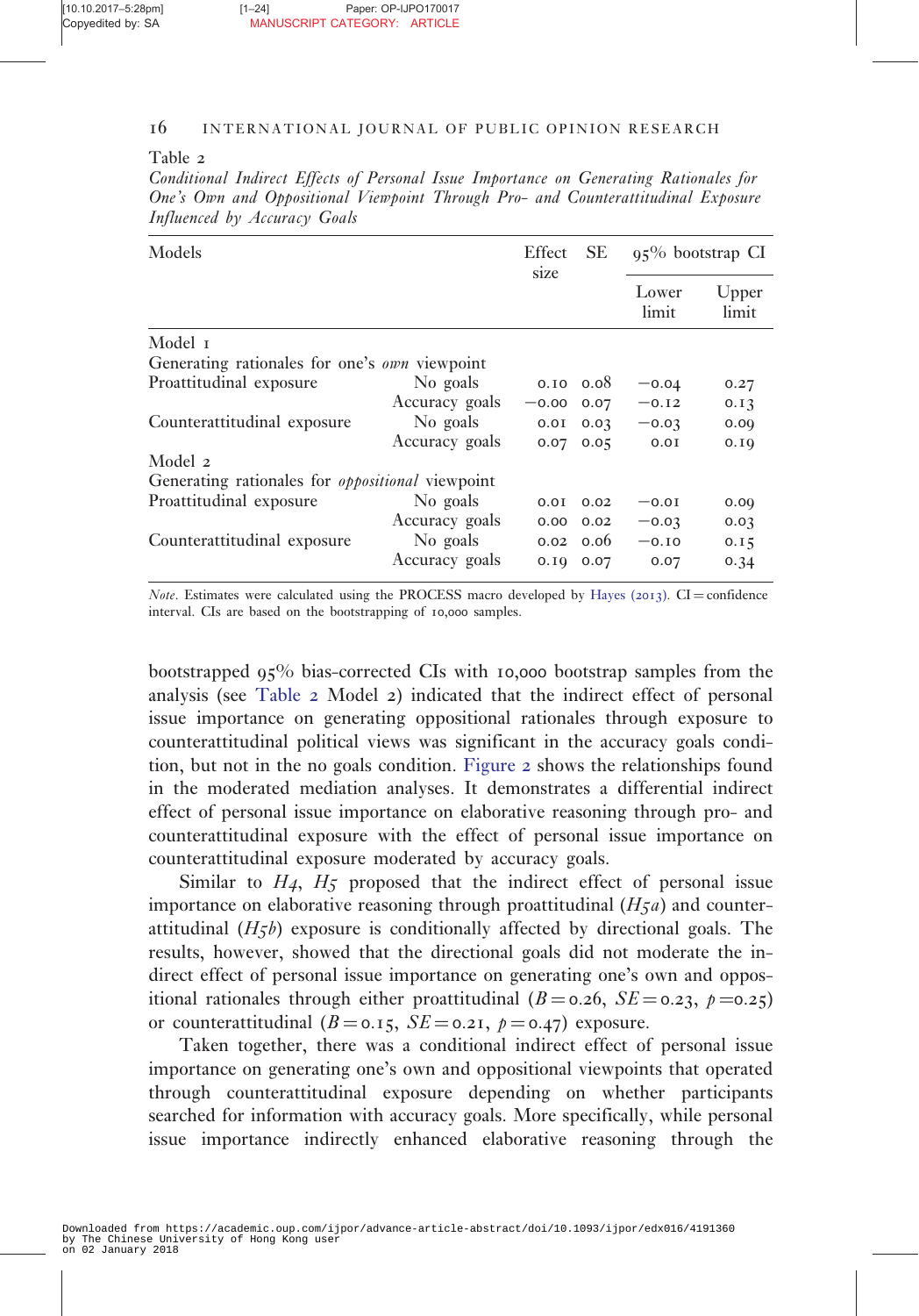#### Figure 2

The final moderated mediation model: a differential indirect effect of personal issue importance on elaborative reasoning through pro- and counterattitudinal exposure with the effect of personal issue importance on counterattitudinal exposure moderated by accuracy goals



selection of pro- and counterattitudinal information, the indirect path to generating rationales for one's own viewpoint operating through proattitudinal exposure was not affected by accuracy goals, but the indirect path through counterattitudinal exposure was influenced by whether individuals sought the information with accuracy motivations, and this led to generating not only oppositional but also one's own rationales on the issue.

### Discussion

Exposing oneself to counterattitudinal information is not common because of individuals' tendency to seek out similar views and avoid dissimilar views. However, results from this study suggest that not all selective behaviors lead individuals to avoid dissonant information and look for consonant information. Under some circumstances, people can be encouraged to look for information that presents challenging perspectives, behaviors that can enhance individuals' understanding of oppositional rationales and ultimately facilitate deliberative democracy.

Results from the experiment combined with Web behavior-tracking data suggest that personal issue importance, as an intrinsic motivation, helps people engage in not only proattitudinal but also counterattitudinal exposure. In turn, these two types of exposure enhance elaborative reasoning (i.e., the mediating relationships). The results further suggest that while both types of exposure can lead to elaborative reasoning, they have some different effects. Exposure to proattitudinal political views contributes to generating rationales for one's own viewpoint, while exposure to counterattitudinal political views enhances generating rationales for oppositional viewpoints. In addition, counterattitudinal exposure helps people to generate rationales for their own viewpoint. This highlights a limited role of proattitudinal exposure and a beneficial role of counterattitudinal exposure in a deliberative democracy, as proattitudinal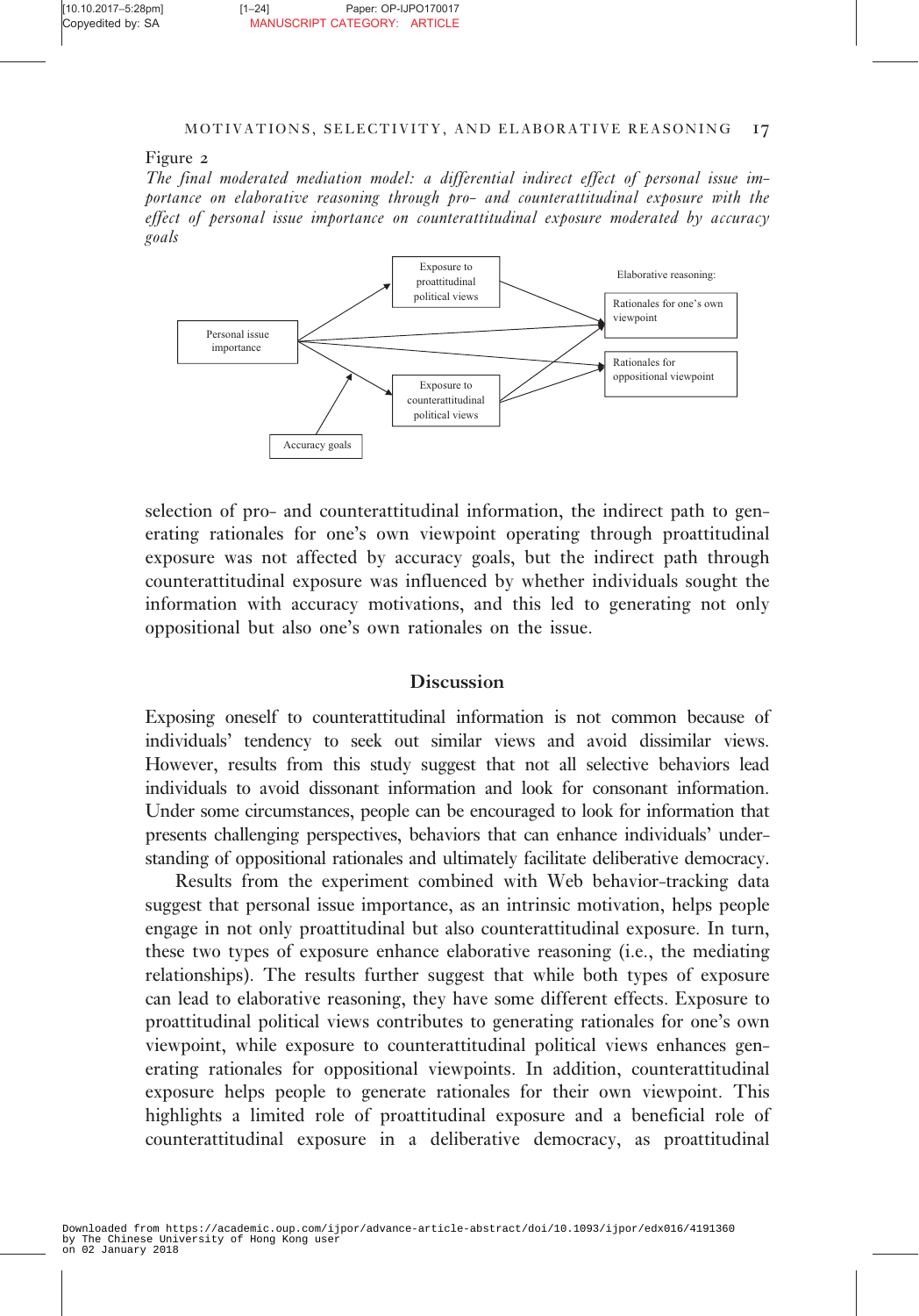exposure only prompts awareness of rationales supporting one's own position, which could cause bias toward the issue. On the other hand, counterattitudinal exposure helps people to see things they had previously overlooked and enables them to use oppositional rationales to ponder arguments for their own position. This resonates with the theoretical argument that exposure to conflicting political views plays an integral role in encouraging ''enlarged mentality,'' which is the capacity for representative thinking and more valid decision-making that comes from considering different viewpoints ([Arendt,](#page-20-0) 1968, p. 241).

This study further examines whether and how extrinsic motivations elicited by accuracy and directional goals could influence the mediating relationships (i.e., the moderated mediation model). The findings showed that accuracy goals significantly moderate the indirect effect of personal issue importance on generating rationales for one's own and oppositional viewpoints via counterattitudinal exposure. However, accuracy goals do not moderate the indirect path through proattitudinal exposure.

Why did accuracy goals not influence the indirect effect of personal issue importance on elaborative reasoning that is mediated by proattitudinal exposure? First, this could be explained by the heuristic information processing promoted by proattitudinal exposure. As people process proattitudinal exposure with heuristic cues that require less cognitive demand, they may not need accuracy goals to motivate them to select and process proattitudinal information. On the contrary, exposure to counterattitudinal information is likely to prompt systematic information processing that requires more cognitive demand. An accuracy goal, therefore, is necessary to motivate people to expose themselves to counterattitudinal information and engage in effortful cognitive processing. In other words, to expose oneself to counterattitudinal views, one needs to be not only passionately concerned about and personally invested in an issue but also motivated to seek information by an accuracy goal, such as to make an accurate judgment or a valid political decision.

Second, people exhibit the tendency and preference to expose themselves to like-minded information; thus, they may not need extraneous factors to motivate them to expose themselves to proattitudinal views and process the information. This could also explain why directional goals do not enhance the indirect effect of personal issue importance on elaborative reasoning that is mediated by proattitudinal exposure; by nature, people have a directional motivation to find supporting information and reach a preferred conclusion. This is why many of the experiments reported in the literature did not manipulate directional goals, but only manipulated accuracy goals to understand the effects of motivated-reasoning goals on information selectivity and cognitive processing ([Lundgren & Prislin,](#page-22-0) 1998; [Taber & Lodge,](#page-23-0) 2006).

Given that directional goals motivate people to uphold their preexisting beliefs and avoid disconfirming information, it is expected that directional goals would attenuate the positive relationship between personal issue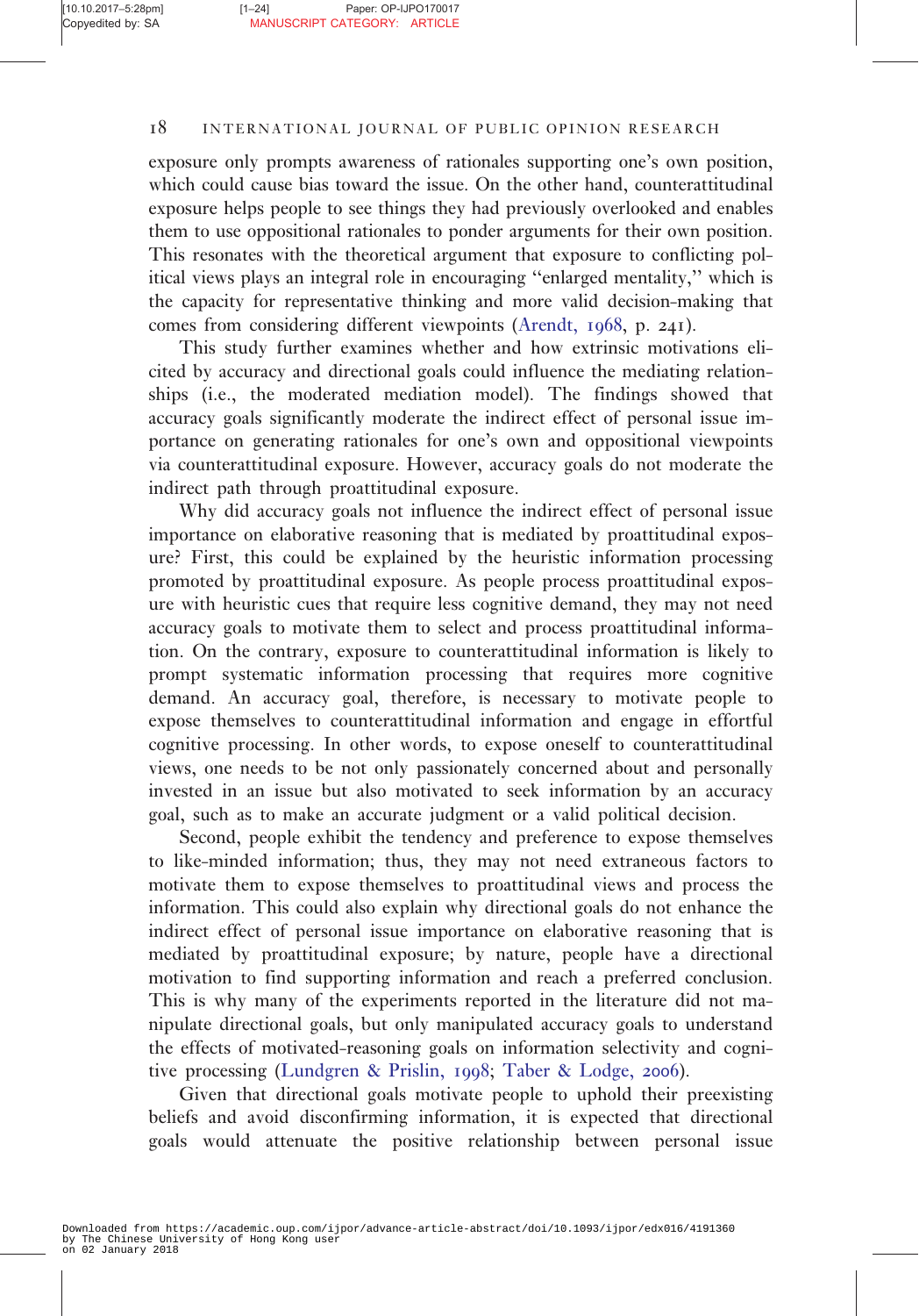importance and counterattitudinal exposure. However, this study did not find a significant moderating role of directional goals in influencing the indirect effect of personal issue importance on elaborative reasoning that is mediated by counterattitudinal exposure. It is possible that the environment issue examined in the experiment is less controversial compared with other political issues such as immigration, abortion, and gun control. Thus, exposure to counterattitudinal information related to the issue does not evoke strong cognitive dissonance that could cause people who are motivated by directional goals to avoid the information.

Taken together, while the mediating findings indicate that elaborative reasoning can be enhanced through two indirect paths (one through proattitudinal exposure and the other through counterattitudinal exposure), there are some differences in the information processing, as counterattitudinal exposure contributes to generating not only oppositional but also one's own viewpoints, while proattitudinal exposure only leads to generating one's own viewpoint. The moderated mediation model further suggests that the indirect path through counterattitudinal exposure only functions when accuracy goals are triggered. Without being motivated by accuracy goals, even people who have high personal issue importance will be unlikely to seek out counterattitudinal political views. Accordingly, the path to elaborative reasoning through counterattitudinal exposure will be diminished. People may still enhance their elaborative reasoning through proattitudinal exposure; however, the indirect effect will only lead to generating rationales for one's own viewpoint. Without the balance of contrasting viewpoints, individuals will lack awareness of legitimate rationales for oppositional viewpoints and be politically fragmented. This can potentially lead to what scholars have been greatly worried about: attitude extremity and political polarization when people seek to expand their familiarity with information supporting their beliefs and avoid opinion-challenging information ([Garrett,](#page-20-0) 2009; [Stroud,](#page-22-0) 2010; [Sunstein,](#page-23-0) 2007; [Wojcieszak](#page-23-0) [& Rojas,](#page-23-0) 2011). Lacking the component of counterattitudinal exposure, the functioning of deliberative democracy cannot be assured. Thus, the moderated mediation model found in this study provides a potential path to the development of deliberative democracy by highlighting personal issue importance and accuracy goal as the intrinsic and extrinsic motivations that can prompt exposure to both pro- and counterattitudinal political views and further enhance one's own and oppositional argument repertoire.

There are several caveats inviting us to interpret the findings cautiously. This study was carried out in a natural setting using a survey experiment. A natural setting can increase the generalizability of the results; however, there are limitations to the external validity based on the demographic attributes of the participants. After comparing the participants' demographic data with other national sample data (i.e., 2010 Post-Election Survey from Pew Internet and American Life, and 2011 Current Population Survey from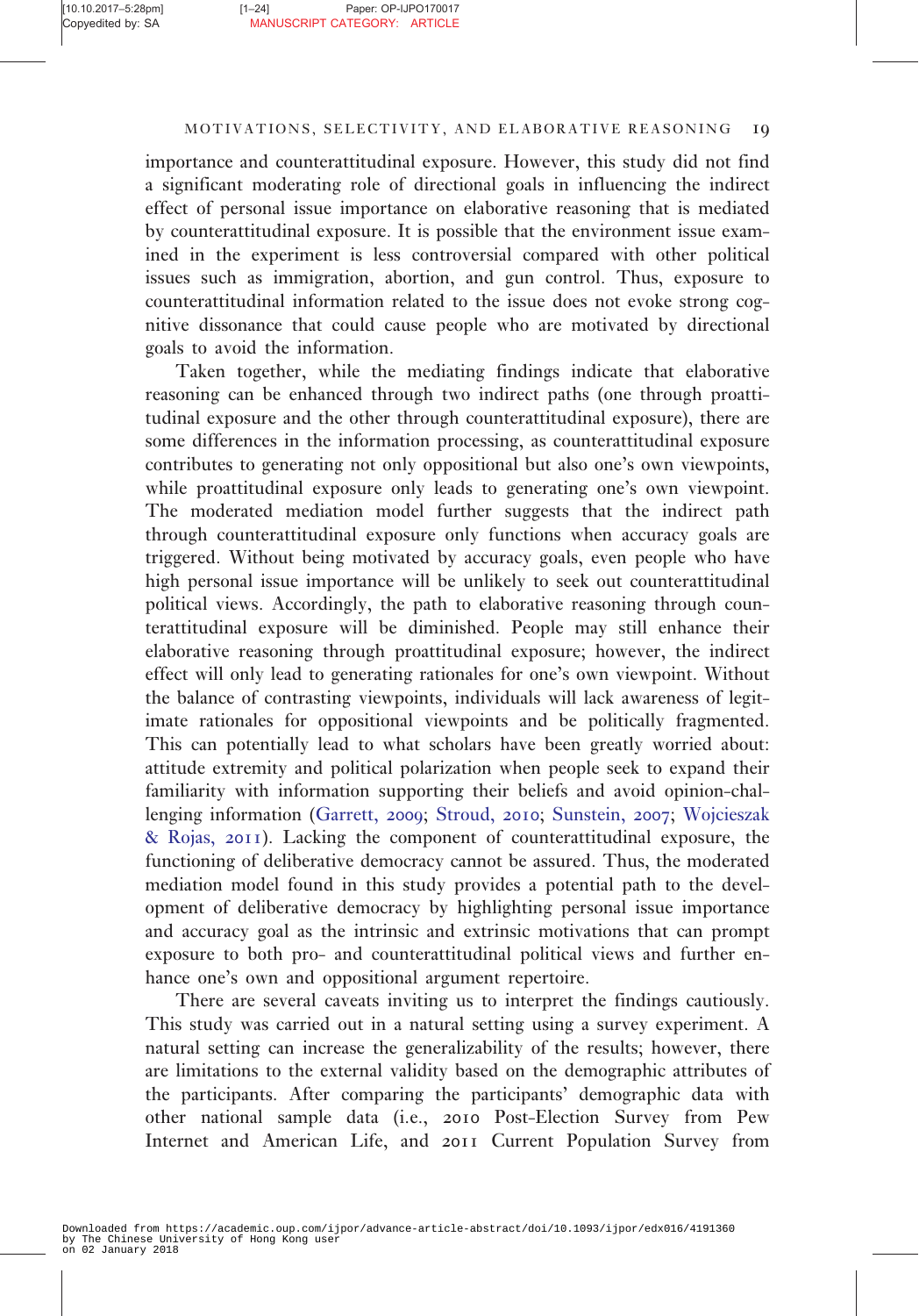U.S. Census), the composition of the participants in this study is similar to the other data in terms of gender, race, and income, but the participants are younger and more educated. Although the random assignment appeared to be successful and several control variables were included in the analyses to avoid confounding effects, it is important to acknowledge that using a disproportionately liberal and well-educated sample may potentially influence the outcomes. Future researchers may consider conducting a similar study with a representative national sample for a more stringent experimental design.

In addition, although the number of articles selected and time spent on reading articles were measured, this study cannot precisely capture the extent to which participants attended to the articles. Future researchers may wish to incorporate eye-tracking facilities to document visual attention to news. Another limitation relates to the issue-specific measurement. More specifically, focusing on the environment issue in the study raises the question of the generalizability of the findings to other issues. As aforementioned, the environment issue is less controversial and less obtrusive compared with other social issues. Therefore, testing the proposed relationships with other social issues could yield different results. This is a dilemma scholars have raised when examining issue-specific attitudes and political outcomes ([Iyengar,](#page-21-0) 1990; [Kim,](#page-21-0) 2009; [Krosnick,](#page-22-0) 1990). A wider range of issues can be tested in future research to understand the extent to which different issue domains share similarities.

Despite these limitations, the findings have important implications for the understanding of citizens' democratic life and the development of a deliberative democracy. While most of the prior research shows that citizens consume information and discuss politics in a way that matches their own viewpoints [\(Garrett,](#page-20-0) 2009; [Stroud,](#page-22-0) 2010), this study offers substantial insight into issuerelevant exposure, an exposure to not only proattitudinal but also counterattitudinal political views, and emphasizes the role of personal issue importance and accuracy goals in facilitating this type of exposure. The findings highlight the significant contribution of exposure to deliberation, as pro- and counterattitudinal exposure contributes differently to individuals' cognitive processing. This study provides evidence of the specific mechanisms that enhance citizens' elaborative reasoning and have the potential to foster deliberative democracy.

## Acknowledgments

The author would like to thank the editors and the two anonymous reviewers for their helpful comments. The author would also like to thank Dr Natalie Stroud for her advice in developing the study, Dr Ashley Muddiman for providing the Web page template she designed, Dr Kathleen McElroy for editing the news article, and Josh Rachner for the use of the tracking software he programmed.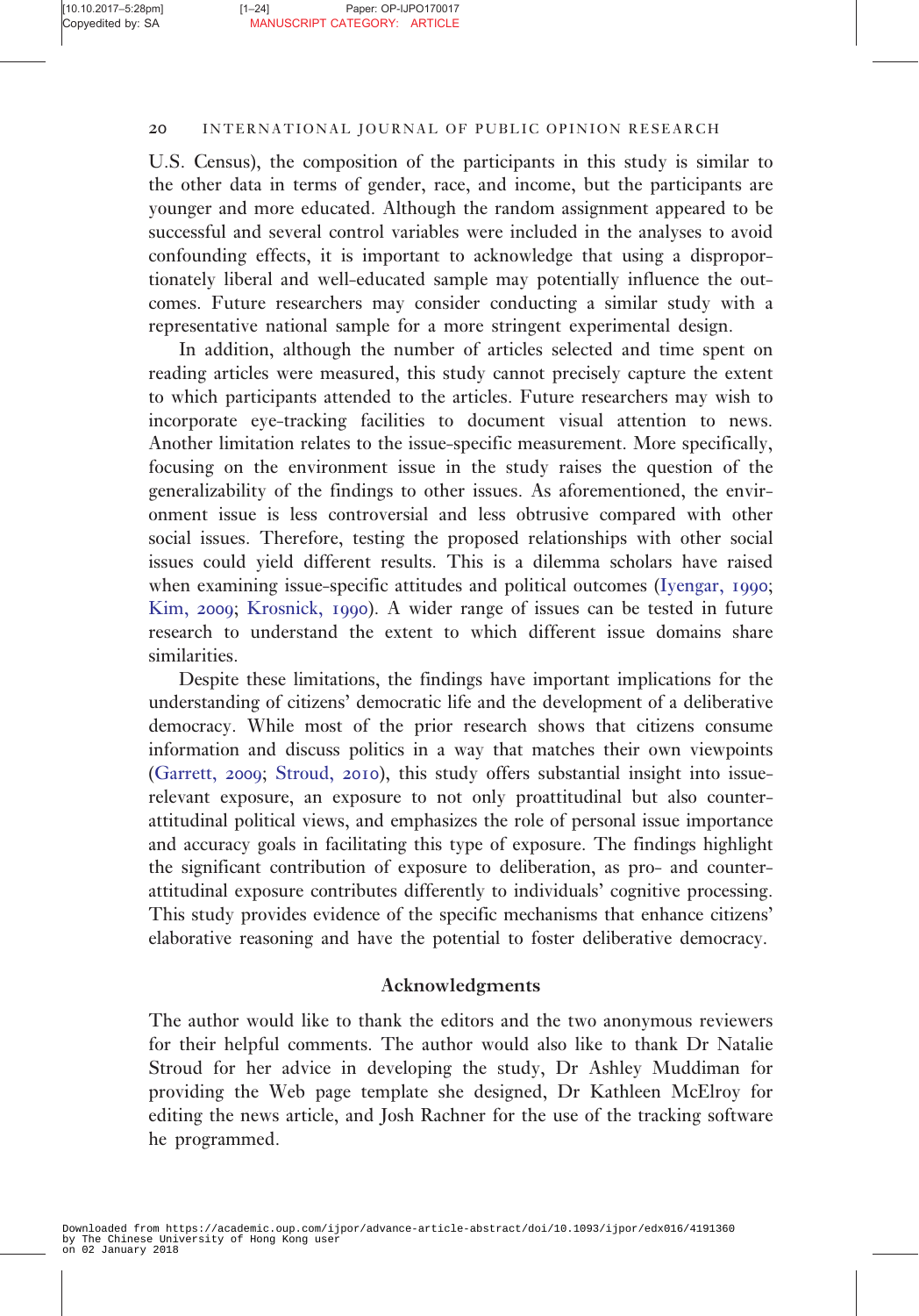#### References

- <span id="page-20-0"></span>Arendt, H. (1968). Truth and politics. In H. Arendt (Ed.), Between past and future: Eight exercises in political thought (pp. 227–264). New York, NY: Viking.
- Benhabib, S. (1996). Toward a deliberative model of democratic legitimacy. In S. Benhabib (Ed.), *Democracy and difference* (pp. 67–94). Princeton, NJ: Princeton University Press.
- Boninger, D. S., Krosnick, J. A., Berent, M. K., & Fabrigar, L. R. (1995). The causes and consequences of attitude importance. In R. E. Petty, & J. A. Krosnick (Eds.), Attitude strength: Antecedents and consequences (pp. 159–189). Mahwah, NJ: Erlbaum.
- Cappella, J. N., Price, V., & Nir, L. (2002). Argument repertoire as a reliable and valid measure of opinion quality: Electronic dialogue during campaign 2000. Political Communication, 19, 73-93. doi: 10.1080/105846002317246498
- Carnahan, D., Garrett, R. K., & Lynch, E. K. (2016). Candidate vulnerability and exposure to counterattitudinal information evidence from two U.S. presidential elections. Human Communication Research, 42, 577-598. doi: 10.1111/hcre.12088
- Chaffee, S. H., Saphir, M. N., Graf, J., Sandvig, C., & Hahn, K. S. (2001). Attention to counter-attitudinal messages in a state election campaign. Political Communication, 18, 247–272. doi: 10.1080/10584600152400338
- Chen, H.-T. (2012). Multiple issue publics in the high-choice media environment: Media use, online activity, and political knowledge. Asian Journal of Communication, 22, 621–641. doi: 10.1080/01292986.2012.662518
- Chen, H.-T., Gan, C., & Sun, P. (2017). How does political satire influence political participation? Examining the role of counter- and proattitudinal exposure, anger, and personal issue importance. International Journal of Communication, 11, 3011–3029.
- Cho, J., Shah, D. V., McLeod, J. M., McLeod, D. M., Scholl, R. M., & Gotlieb, M. R. (2009). Campaigns, reflection, and deliberation: Advancing an O-S-R-O-R model of communication effects. Communication Theory, 19, 66–88. doi: 10.1111/ j.1468-2885.2008.01333.x
- Darke, P. R., & Chaiken, S. (2005). The pursuit of self-interest: Self-interest bias in attitude judgment and persuasion. Journal of Personality and Social Psychology, 89, 864–883. doi: 10.1037/0022-3514.89.6.864
- Eagly, A. H., & Chaiken, S. (1993). The psychology of attitude. Fort Worth, TX: Harcourt Brace Jovanovich College Publishers.
- Garrett, R. K. (2009). Echo chambers online? Politically motivated selective exposure among Internet news users. Journal of Computer Mediated Communication, 14, 265–285. doi: 10.1111/j.1083-6101.2009.01440.x
- Garrett, R. K., & Stroud, N. J. (2014). Partisan paths to exposure diversity: Differences in pro- and counterattitudinal news consumption. Journal of Communication, 64, 680–701. doi: 10.1111/jcom.12105
- Gastil, J., & Dillard, J. P. (1999). Increasing political sophistication through public deliberation. Political Communication, 16, 3-23. doi: 10.1080/105846099198749
- Green, M. C., Visser, P., & Tetlock, P. (2000). Coping with accountability crosspressures: Low-effort evasive tactics and high-effort quests for complex compromises. Personality and Social Psychology Bulletin, 26, 1380–1391. doi: 10.1177/ 0146167200263006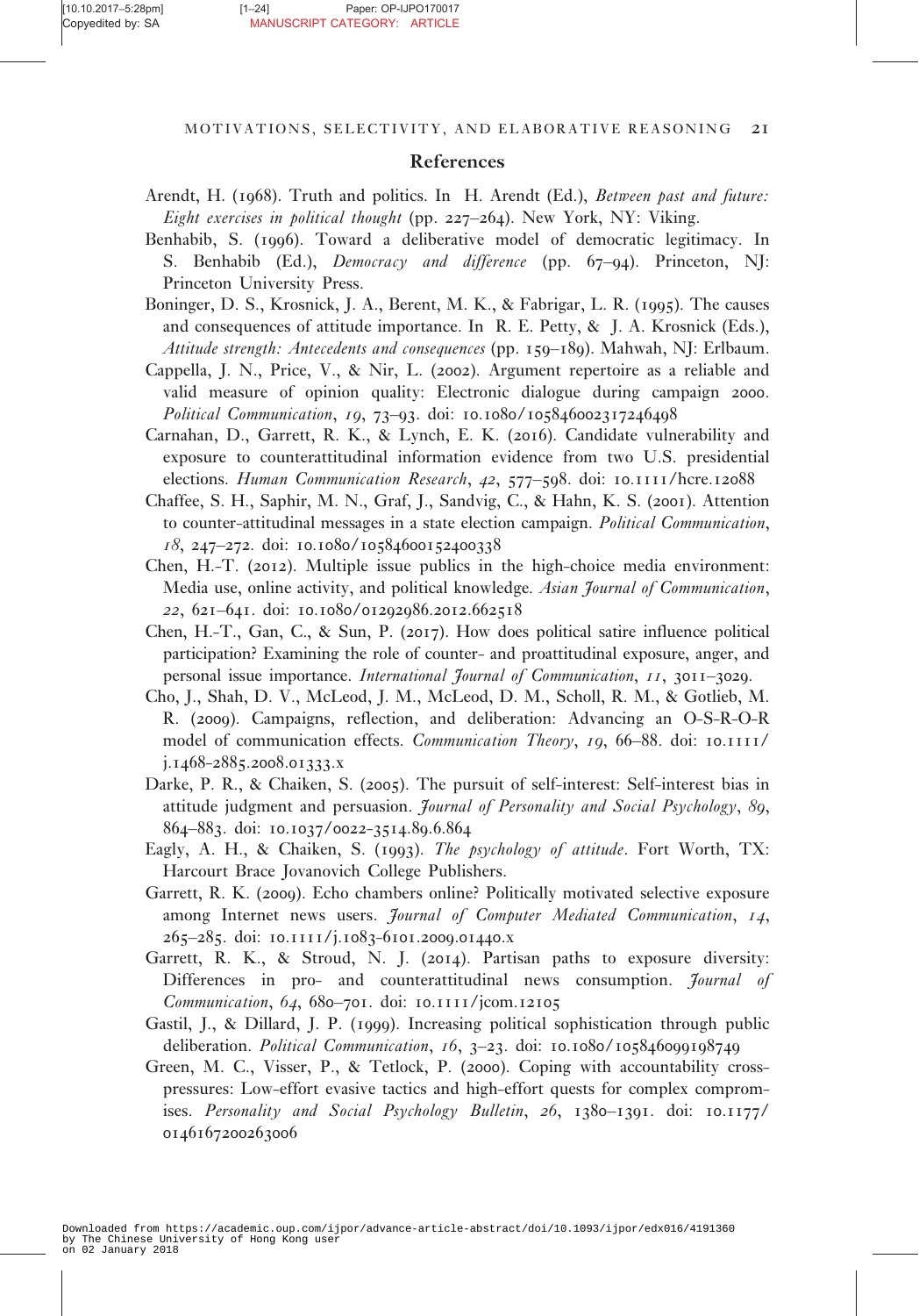#### <span id="page-21-0"></span>22 INTERNATIONAL JOURNAL OF PUBLIC OPINION RESEARCH

- Habermas, J. (1989). The structural transformation of the public sphere. Cambridge, MA: MIT Press.
- Hayes, A. F. (2013). Introduction to mediation, moderation, and conditional process analysis: A regression-based approach. New York, NY: Guilford Press.
- Holbrook, A. L., Berent, M. K., Krosnick, J. A., Visser, P. S., & Boninger, D. S. (2005). Attitude importance and the accumulation of attitude-relevant knowledge in memory. Journal of Personality and Social Psychology, 88, 749–769. doi: 10.1037/ 0022-3514.88.5.749
- Huckfeldt, R., Mendez, J. M., & Osborn, T. (2004). Disagreement, ambivalence, and engagement: The political consequences of heterogeneous networks. Political Psychology, 25, 65-95. doi: 10.1111/j.1467-9221.2004.00357.x
- Hwang, H., Kim, Y., & Kim, Y. (2016). Influence of discussion incivility on deliberation: An examination of the mediating role of moral indignation. Communication Research. http://journals.sagepub.com/doi/abs/10.1177/0093650215616861
- Isbell, L. M., & Wyer, R. S., Jr. (1999). Correcting for mood-induced bias in the evaluation of political candidates: The roles of intrinsic and extrinsic motivation. Personality and Social Psychology Bulletin, 25, 237-249. doi: 10.1177/0146167299025002009
- Iyengar, S. (1990). Shortcuts to political knowledge: The role of selective attention and accessibility. In J. A. Ferejon, & J. H. Kuklinski (Eds.), Information and democratic processes (pp. 160-185). Urbana: University of Illinois Press.
- Iyengar, S., Hahn, K. S., Krosnick, J. A., & Walker, J. (2008). Selective exposure to campaign communication: The role of anticipated agreement and issue public membership. Journal of Politics, 70, 186-200. doi: 10.1017/S0022381607080139
- Johnson, T. J., Bichard, S. L., & Zhang, W. (2009). Communication communities or ''CyberGhettos?'': A path analysis model examining factors that explain selective exposure to blogs. *Journal of Computer-Mediated Communication*, 15, 60–82. doi: 10.1111/j.1083-6101.2009.01492.x
- Johnson, T. J., Zhang, W., & Bichard, S. L. (2011). Voices of convergence or conflict? A path analysis investigation of selective exposure to political websites. Social Science Computer Review, 29, 449–469. doi: 10.1177/0894439310379962
- Kim, J., Wyatt, R. O., & Katz, E. (1999). News, talk, opinion, participation: The part played by conversation in deliberative democracy. Political Communication, 16, 361–385. doi: 10.1080/105846099198541
- Kim, Y., & Chen, H.-T. (2015). Discussion network heterogeneity matters: Examining a moderated mediation model of social media use and civic engagement. International Journal of Communication, 9, 2344–2365.
- Kim, Y., & Chen, H.-T. (2016). Social media and online political participation: The mediating role of exposure to cross-cutting and like-minded perspectives. Telematics and Informatics, 33, 320–330. doi: 10.1016/j.tele.2015.08.008
- Kim, Y. M. (2007). How intrinsic and extrinsic motivations interact in selectivity: Investigating the moderating effects of situational information processing goals in issue publics' web behavior. Communication Research, 34, 185–211. doi: 10.1177/ 0093650206298069
- Kim, Y. M. (2009). Issue publics in the new information environment: Selectivity, domain, specificity, and extremity. Communication Research, 36, 254-284. doi: 10.1177/0093650208330253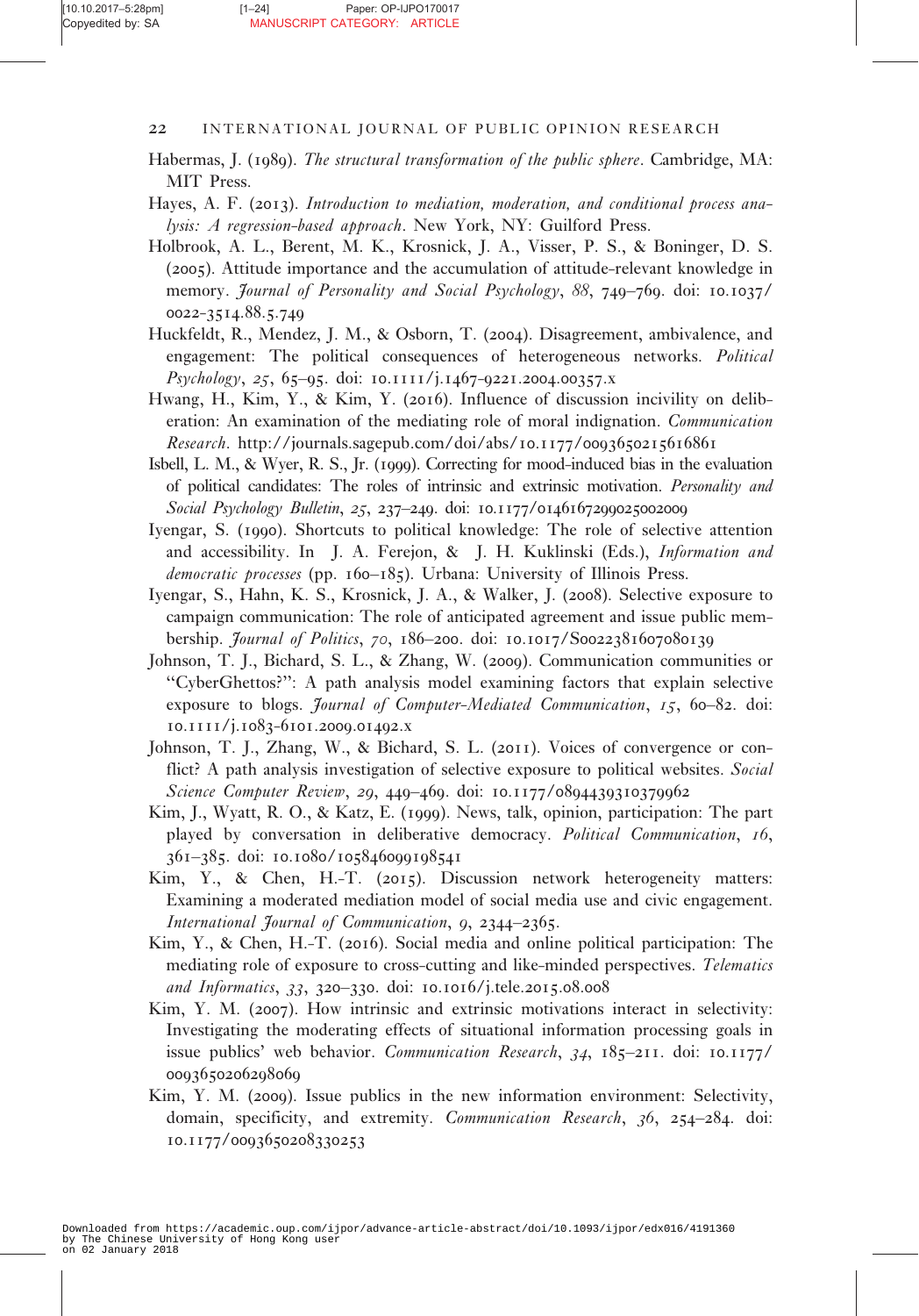- <span id="page-22-0"></span>Knobloch-Westerwick, S., & Meng, J. (2009). Looking the other way: Selective exposure to attitude-consistent and counterattitudinal political information. Communication Research, 36, 426–448. doi: 10.1177/0093650209333030
- Krippendorff, K. (2011). Agreement and information in the reliability of coding. Communication Methods and Measures, 5, 93–112. doi: 10.1080/ 19312458.2011.568376
- Krosnick, J. A. (1990). Government policy and citizen passion: A study of issue publics in contemporary America. Political Behavior, 12, 59-92. doi: 10.1007/ BF00992332
- Krosnick, J. A., & Telhami, S. (1995). Public attitudes toward Israel: A study of the attentive and issue publics. International Studies Quarterly, 39, 535-554. doi: 10.2307/2600805
- Kunda, Z. (1990). The case for motivated reasoning. *Psychological Bulletin*, 108, 480–498. doi: 10.1037/0033-2909.108.3.480
- Lundgren, S. R., & Prislin, R. (1998). Motivated cognitive processing and attitude change. Personality and Social Psychology Bulletin, 24, 715–726. doi: 10.1177/ 0146167298247004
- Manosevitch, E. (2009). The reflective cue: Prompting citizens for greater consideration of reasons. International Journal of Public Opinion Research, 21, 187-203. doi: 10.1093/ijpor/edp013
- McCombs, M. (2004). Setting the agenda: The mass media and public opinion. Malden, MA: Blackwell.
- Mutz, D. C. (2002a). The consequences of cross-cutting networks for political participation. American Journal of Political Science, 46, 838–855. doi: 10.2307/3088437
- Mutz, D. C. (2002b). Cross-cutting social networks: Testing democractic theory in practice. American Political Science Review, 96, 111–126. doi: 10.1017/S0003055402004264
- Nir, L. (2011). Disagreement and opposition in social networks: Does disagreement discourage turnout? Political Studies, 59, 674-692 doi: 10.1111/j.1467-9248.2010.00873.x
- Petty, R. E., & Cacioppo, J. T. (1979). Issue involvement can increase or decrease persuasion by enhancing message-relevant cognitive responses. Journal of Personality and Social Psychology, 37, 1915–1926. doi: 10.4135/9781446286395
- Petty, R. E., & Krosnick, J. A. (1995). Attitude strength: Antecedents and consequences. Mahwah, NJ: Lawrence Erlbaum.
- Quinn, J. M., & Wood, W. (2004). Forewarnings of influence appeals: Inducing resistance and acceptance. In E. S. Knowles, & J. A. Linn (Eds.), Resistance and persuasion (pp. 193–214). Mahwah, NJ: Erlbaum.
- Ryan, R. M., & Deci, E. L. (2000). Intrinsic and extrinsic motivations: Class definitions and new directions. Contemporary Educational Psychology, 25, 54–67. doi: 10.1006/ceps.1999.1020
- Sorrentino, R. M., & Higgins, E. T. (Eds.). (2000). Handbook of motivation and cognition: Foundations of social behavior (Vol. 3). New York, NY: Guilford.
- Stroud, N. J. (2010). Polarization and partisan selective exposure. Journal of Communication, 60, 556–576. doi: 10.1111/j.1460-2466.2010.01497.x
- Stroud, N. J. (2011). Niche news: The politics of news choice. New York, NY: Oxford University Press.